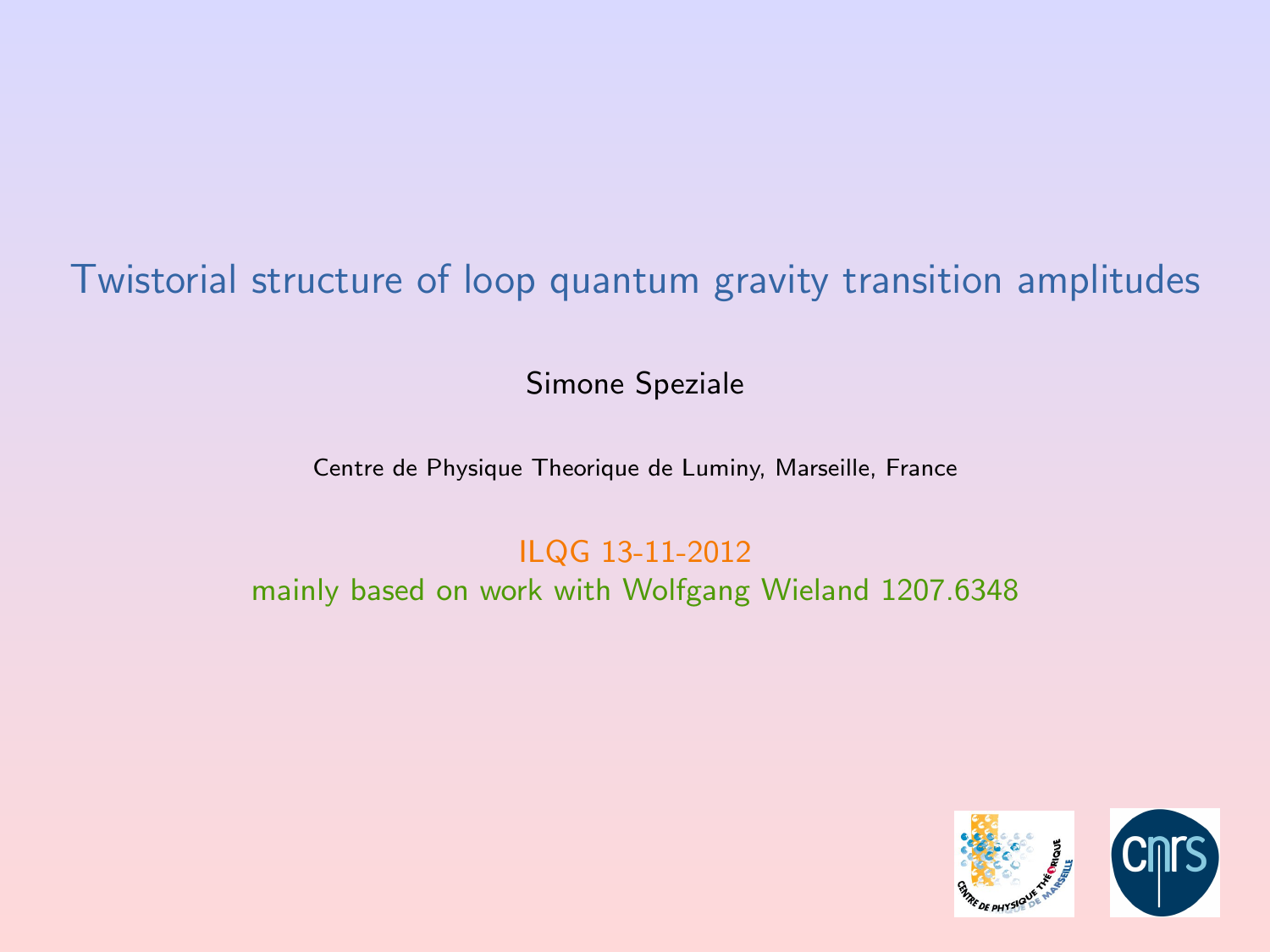# Outline and goals

### Classical Theory

- Description of the covariant phase space in terms of twistors algebra of the area matching and simplicity constraints
- ' Smearing the connection-tetrad algebra to the holonomy-flux algebra before or after solving the simplicity constraints is equivalent:  $T^*\mathrm{SU}(2)$  with AB holonomy
- . Notion of *simple twistors* solving the simplicity constraints

### Quantum theory

- Hilbert space represented via homogeneous functions on spinor space (instead of cylindrical functions)
- ' Dynamics as integrals in twistor space
- ' Embedding of the Regge data of the EPRL asymptotics in the initial phase space

Work and ideas shared with a number of collaborators L. Freidel, E. Livine, W. Wieland, B. Dittrich, C. Rovelli, M. Dupuis, J. Tambornino, . . .

This talk: w Wolfgang Wieland 1207.6348 PRD12 w Miklos Langvik (to appear)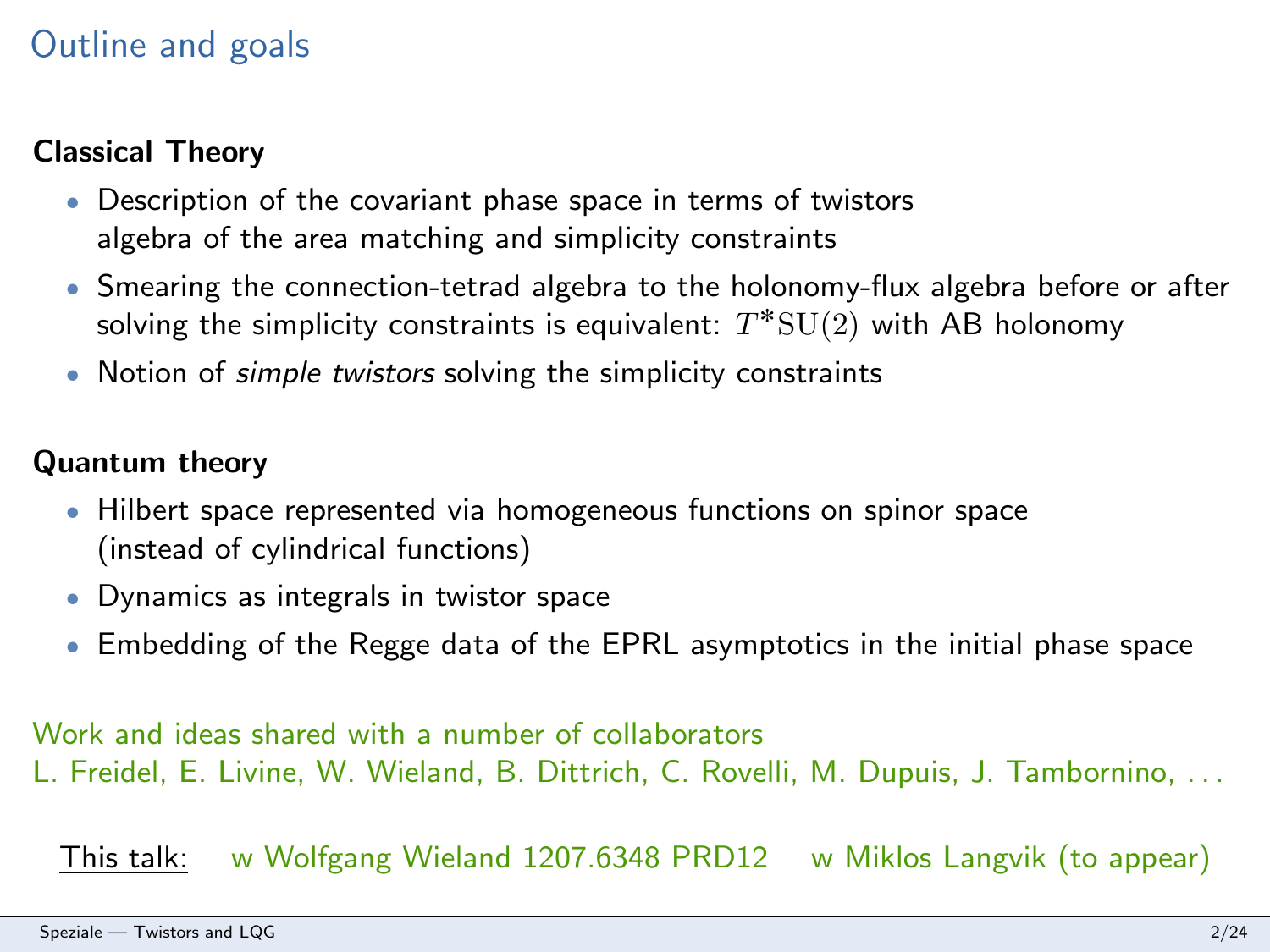# Smearing and simplicity constraints

### Phase spaces:

| $SL(2,\mathbb{C})$ variables | <b>Smearing</b><br>$\implies$                           | $T^*SL(2,\mathbb{C})$ |
|------------------------------|---------------------------------------------------------|-----------------------|
| ⇓                            | Solve simplicity constraints<br>(primary and secondary) |                       |
| Ashtekar-Barbero variables   | $\implies$                                              | $T^*SU(2)$            |
|                              | Does the diagram commute?                               |                       |
| LQG path: $\downarrow$       | spin foam path: the other one                           |                       |

In the continuum:

- ' primary: simple bivectors, unique metric structure
- secondary: embedding of AB variables in covariant phase space:  $\Gamma = \Gamma(E)$

In the discrete:

- ' primary: simple twistors, unique (twisted) geometry
- secondary: non-trivial embedding of  $T^*{\rm SU}(2)$  in  $T^*{\rm SL}(2,\mathbb{C})$ . Discrete  $\Gamma(E)$ ?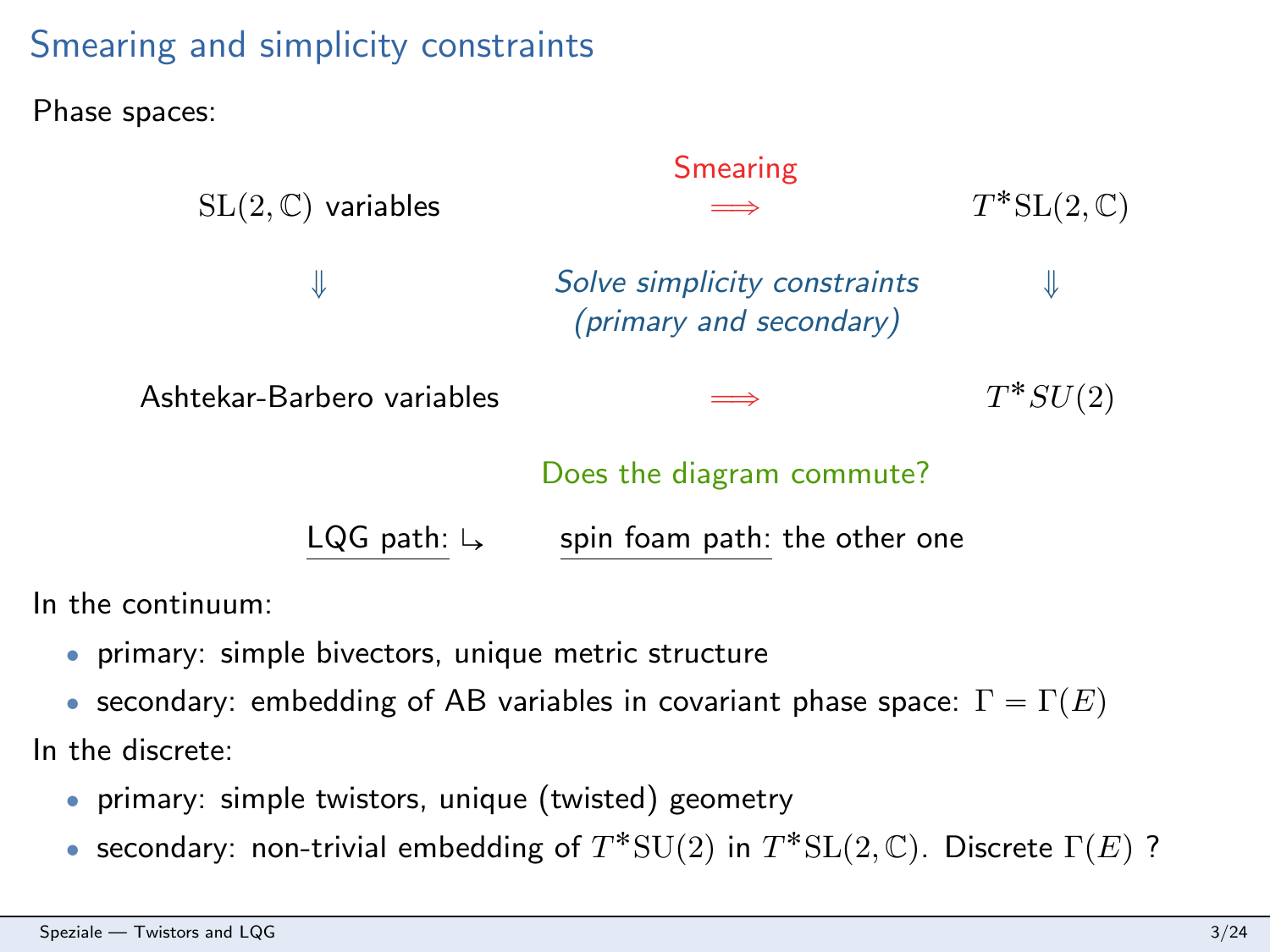# Smearing and simplicity constraints

Phase spaces:



Strategy: do symplectic reduction of the primary constraints, and think of the secondary constraints as providing a non trivial gauge-fixing section.

- $\Rightarrow$  allows to show commutativity of the procedure, while postponing knowning explicitly the form and solution of the secondary constraints
- Technique: twistorial tools: parametrize the phase spaces and the constraints in terms of twistors
	- $\Rightarrow$  allows to embed the non-linear HF phase space into a linear one, explicit calculations, plus direct link with variables used in the twisted geometry parametrization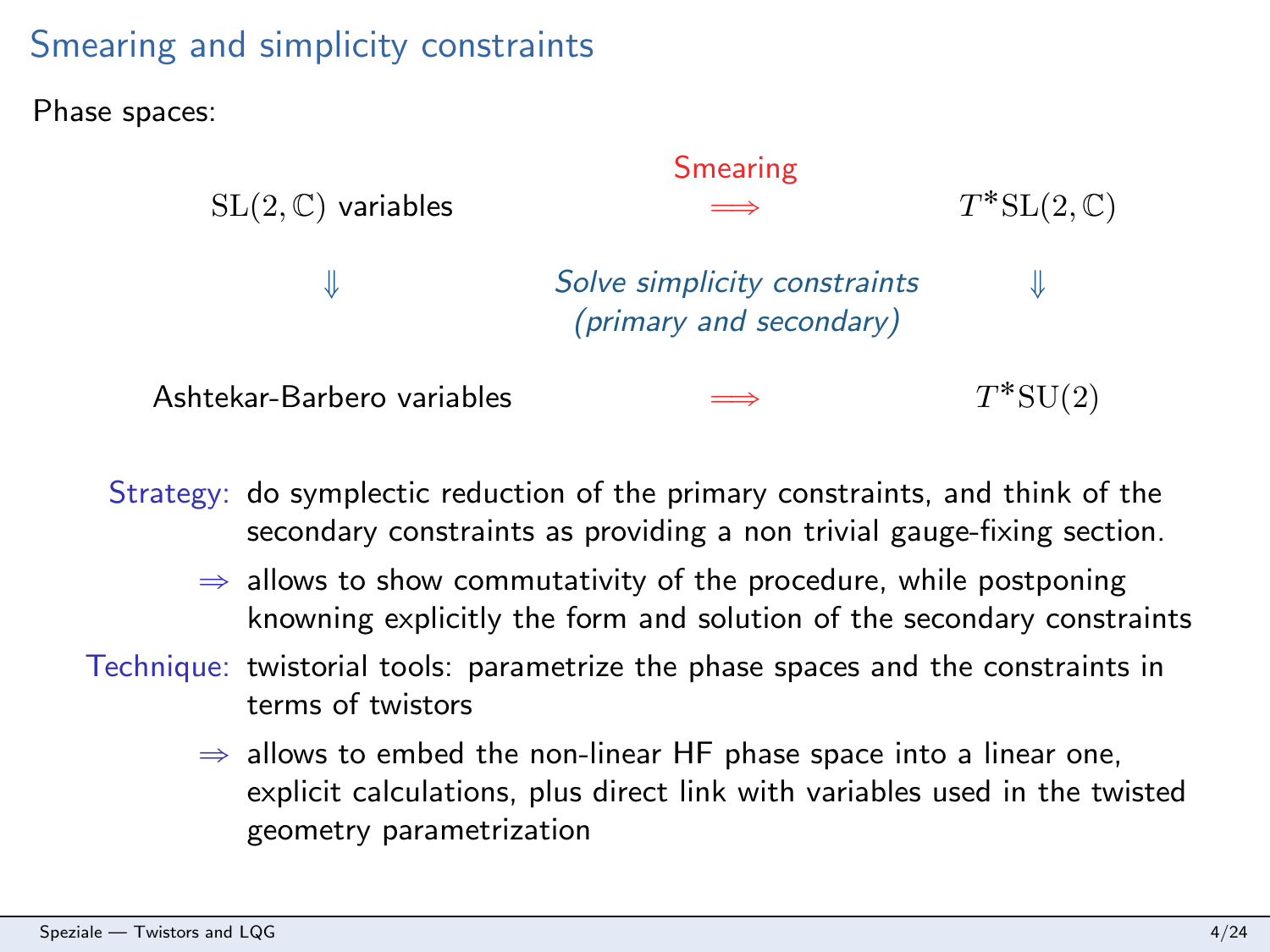# Panorama

| twistors        | C-area matching                | covariant<br>twisted geometry              |                       | covariant<br>loop gravity  |
|-----------------|--------------------------------|--------------------------------------------|-----------------------|----------------------------|
| ↓               | simplicity constraints         |                                            |                       | $SL(2,\mathbb{C})$         |
| $SU(2)$ spinors | $\rightarrow$<br>area matching | "open" twisted geometry                    |                       | loop gravity<br>SU(2)      |
|                 |                                | $\downarrow$ closure                       |                       | $\downarrow$ Gauss law     |
|                 |                                | "closed" twisted geometries<br>(polyhedra) | $\Longleftrightarrow$ | gauge-inv.<br>loop gravity |
|                 |                                | $\downarrow$ shape matching                |                       |                            |
|                 |                                | Regge calculus                             |                       |                            |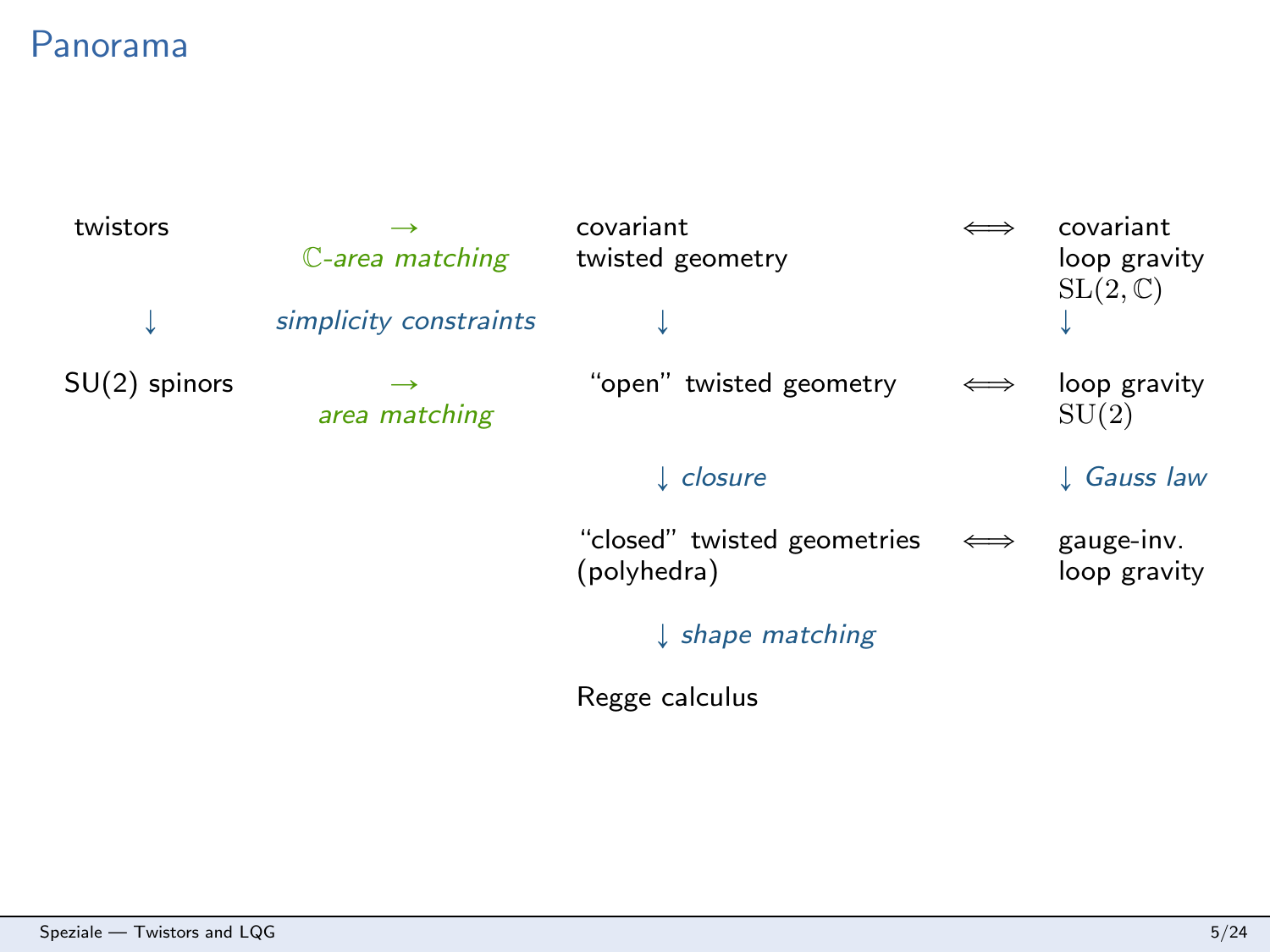# LQG and twisted geometries

On a fixed graph  $\mathcal{H}_{\Gamma} = L_2[\mathrm{SU}(2)^L]$   $P_{\Gamma} = T^* \mathrm{SU}(2)^L$ 

represents a truncation of the theory to a finite number of degrees of freedom w Rovelli, PRD 10 These can be interpreted as discrete geometries, called twisted geometries  $w$  Freidel, PRD 10,  $\dots$ 



Each classical holonomy-flux configuration on a fixed graph can be visualized as a collection of adjacent polyhedra with extrinsic curvature between them

- Each polyhedron is locally flat: curvature emerges at the hinges, as in Regge calculus
- They induce a *discontinuous* discrete metric: two neighbouring polyhedra are attached by faces with same area but different shape
- $\cdot \xi$ : extrinsic geometry
- Realizes a link suggested by Immirzi, Smolin et al., with the subtlelty of *discontinuity*: Regge calculus is too "rigid" to capture the kinematical degrees of freedom of a spin network
- $\bullet$  The matching with Regge geometries becomes exact in 2+1 dimensions

#### The picture can be embedded in a  $SL(2, \mathbb{C})$  formalism described by *simple* twistors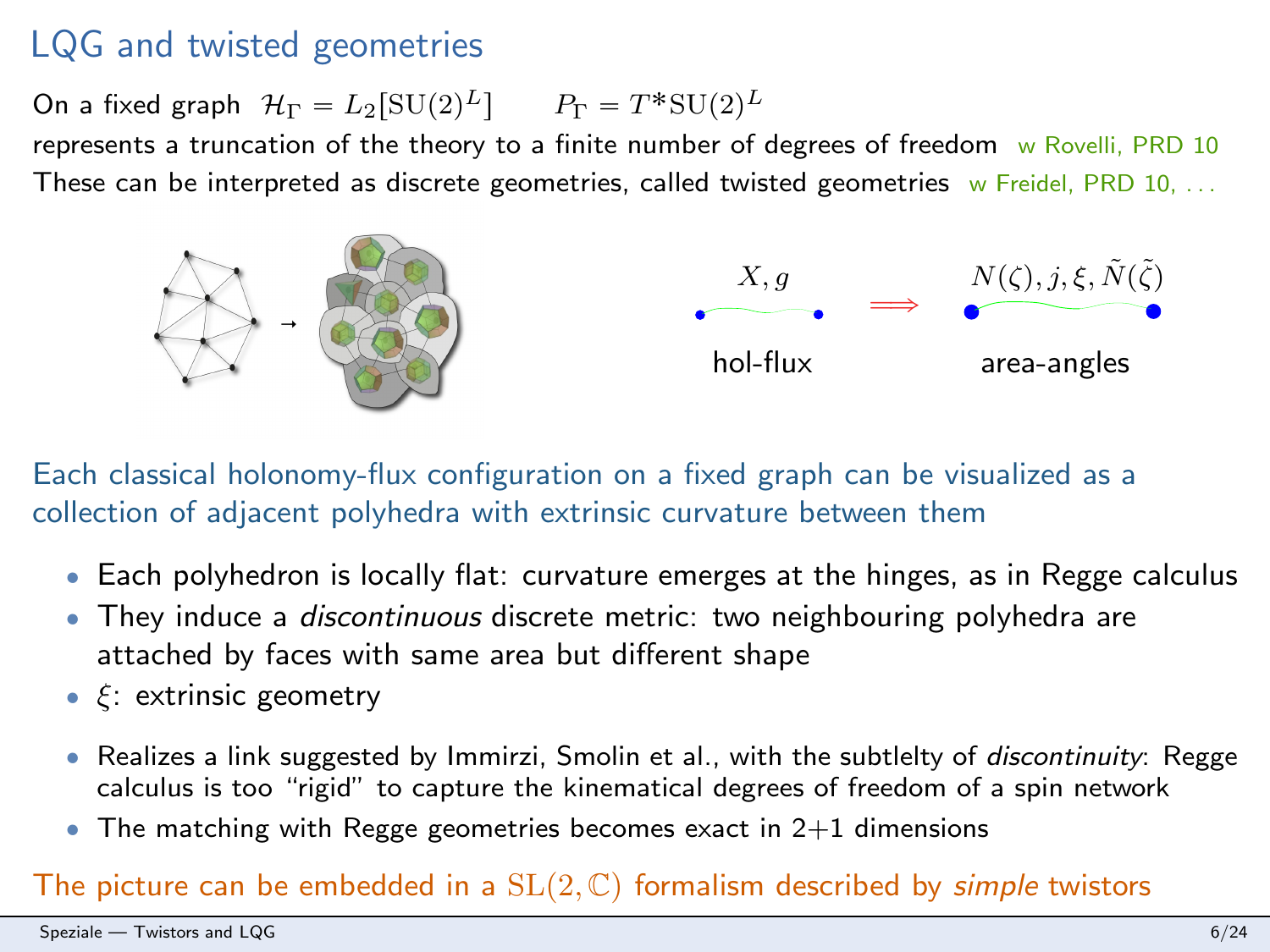## **Twistors**

• A pair of spinors,  $\omega$  and  $\pi$ , chiral under Lorentz transformations,

$$
Z = \left(\begin{array}{c} \omega^A \\ \bar{\pi}_{\dot{A}} \end{array}\right) \in \mathbb{T} := \mathbb{C}^2 \times \bar{\mathbb{C}}^{2*}
$$

Twistor "complex helicity":  $\pi_A\omega^A=\begin{bmatrix} \pi|\omega\end{bmatrix}\quad\text{SL}(2,\mathbb{C})$ -invariant **The Transform Complex helicity**":  $\pi_A \omega^A = [\pi | \omega\rangle$  SL(2, C)-invariant<br>Twistor norm (helicity)  $s := \text{Im}([\pi | \omega\rangle)$  SU(2, 2) invariant

- ' physical picture as a massless particle with a certain spin and momentum
- $\bullet$  geometric picture via incidence relation  $\omega^A = i X^{A\dot A} \bar\pi_{\dot A}$ 
	- $\rightarrow X$  a light ray in Minkowski space for a *null* twistor  $s = 0$
	- $\rightarrow$  X a congruence of light rays for a generic twistor



• can provide notion of non-linear graviton

We will see that twistors can be thought of as non-linear gravitons in a completely different way than Penrose's original one, as classical counterparts of LQG's quantum geometry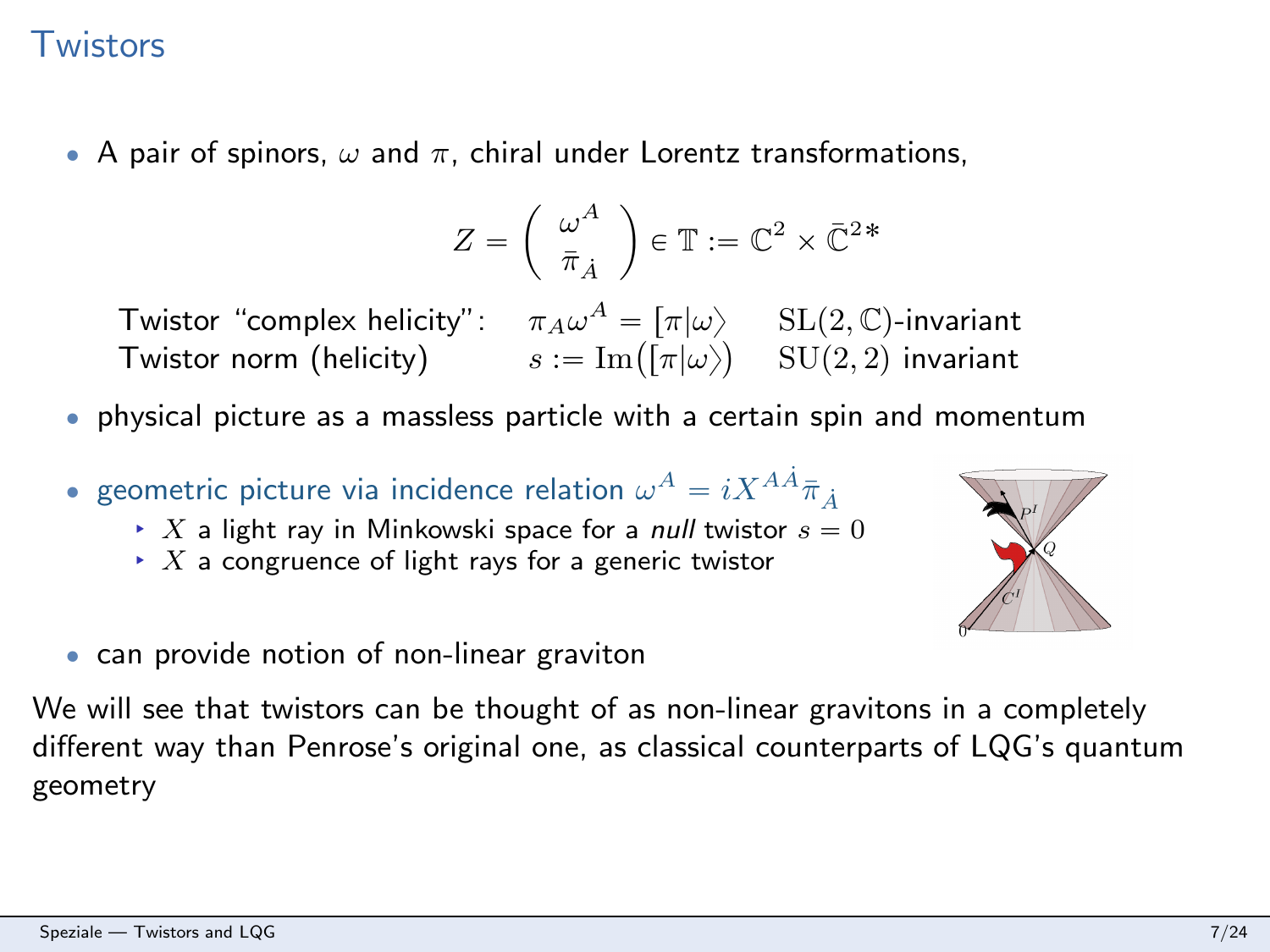### Representation of the Lorentz algebra

- $\bullet$   $\mathbb{C}^2$  carries a representation of the Lorentz algebra (the celestial sphere)
- $\bullet$  Similarly, there is a representation of the Lorentz algebra on twistor space  $\mathbb T$

$$
\Pi^{AB} = \frac{1}{2}(L + iK)^{AB} = \frac{1}{2}\omega^{(A}\pi^{B)}
$$

- ' We are interested in a representation of a larger Poissonian algebra, the one of  $T^{*}{\rm SL}(2,\mathbb{C})$ : the holonomy-flux algebra of (covariant) loop quantum gravity
- This can be achieved on  $\mathbb{T}^2 \ni (Z, \tilde{Z}),$

$$
\Pi^{AB} = \frac{1}{2} \omega^{(A} \pi^{B)}, \quad \tilde{\Pi}^{AB} = \frac{1}{2} \tilde{\omega}^{(A} \tilde{\pi}^{B)}, \quad h^{A}{}_{B} = \frac{\tilde{\omega}^{A} \pi_{B} - \tilde{\pi}^{A} \omega_{B}}{\sqrt{\tilde{\pi} \tilde{\omega}} \sqrt{\pi \omega}}
$$

imposing a complex first-class constraint called *complex area matching* 

$$
C = [\pi | \omega \rangle - [\tilde{\pi} | \tilde{\omega} \rangle = 0,
$$
  

$$
\mathbb{C}^8 / / C \cong T^* SL(2, \mathbb{C})
$$



That is, both Lorentz generators and holonomies can be expressed as simple functions on a space of two twistors, provided they have the same complex helicity

Speziale — [Twistors and LQG](#page-0-0) 8/24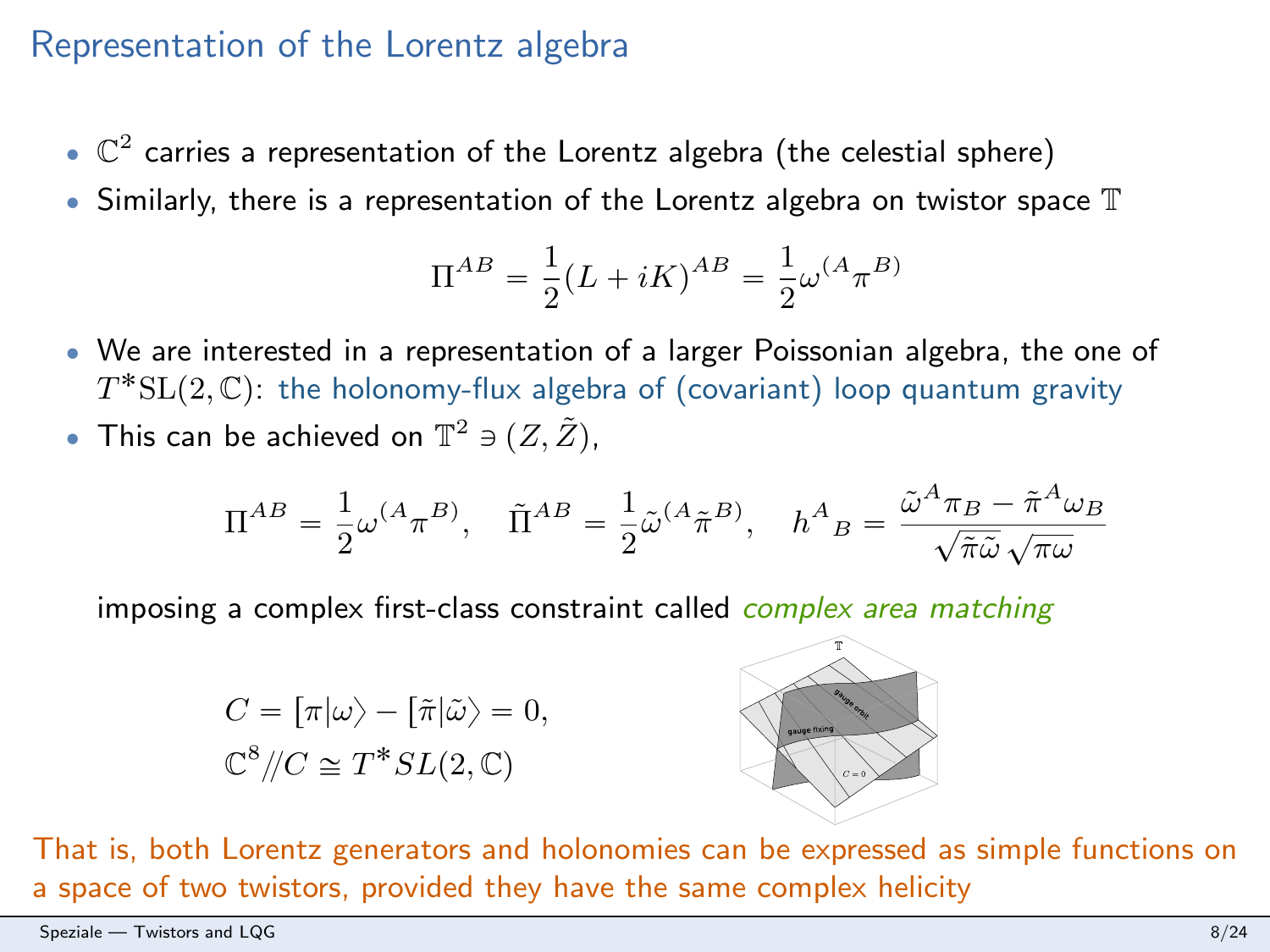### Twistor Poisson brackets

The symplectic structure simplifies in the larger space  $\mathbb{T}^2$ :

|                                                                                           |            | $C = 0$ $T^*SL(2, \mathbb{C})$                                                        |
|-------------------------------------------------------------------------------------------|------------|---------------------------------------------------------------------------------------|
| $\{\omega^A,\omega^B\}=0$<br>$\{\pi_A, \omega^B\} = \delta^B_A$<br>$\{\pi_A, \pi_B\} = 0$ | $\implies$ | $\{h,h\}=0$<br>$\{\Pi^i, h\} = \tau^i h$<br>$\{\Pi^i, \Pi^j\} = \epsilon^{ijk} \Pi^k$ |

In particular, momenta commute.



Note: the complete system of constraints is reducible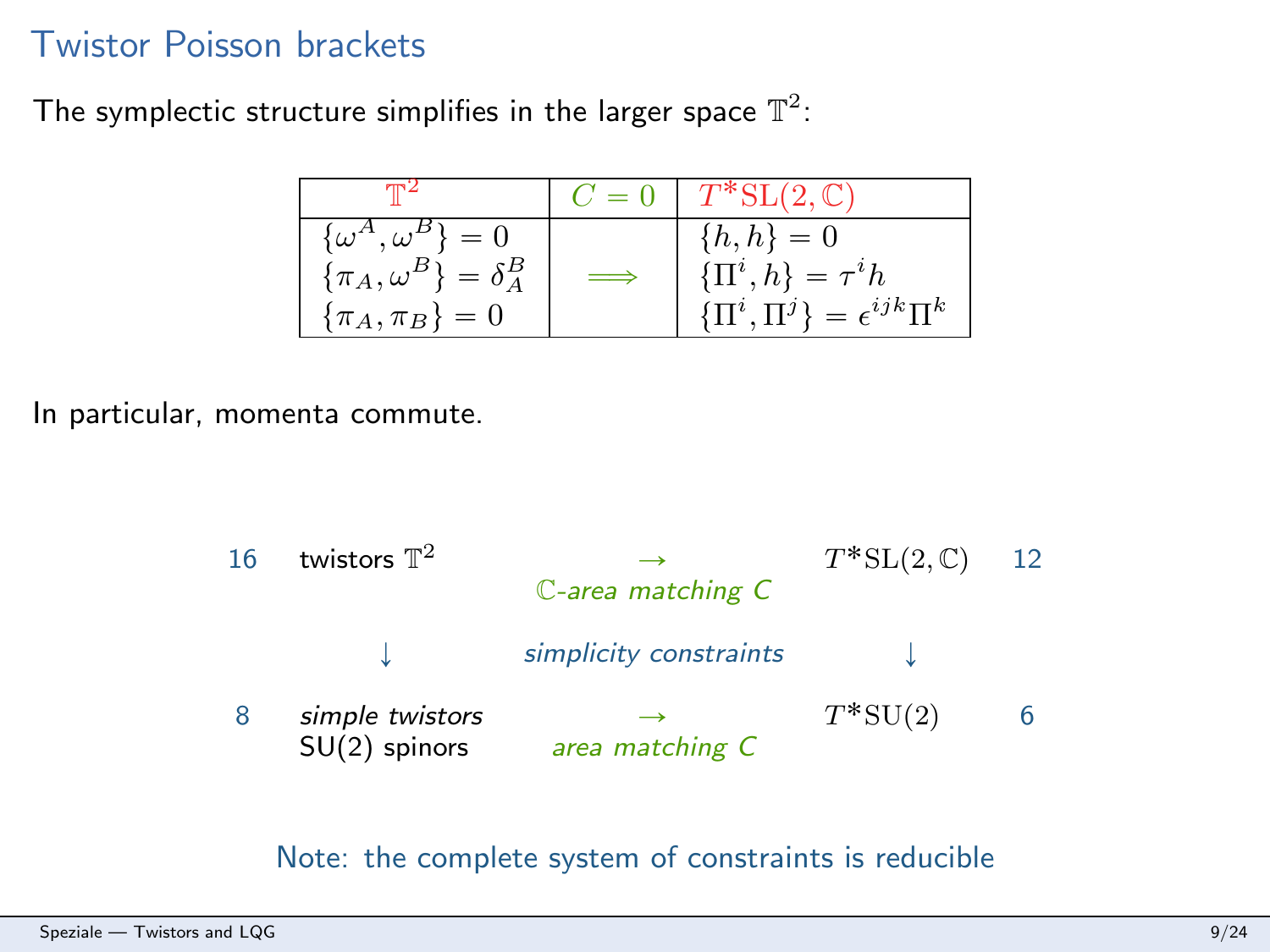# Simplicity constraints

Gauge-fixed approach Pick a time direction  $n_I$  (typically time gauge,  $n_I = (1, 0, 0, 0)$ ) (cfr. with gauge-invariant approach e.g. Bianca and Jimmy)

- Allows to define SU(2) norm  $\|\omega\|^2:=\delta_{A\dot A}\omega^A\bar\omega^{\dot A}$  and  $\langle\omega|\pi\rangle:=\delta_{A\dot A}\bar\omega^{\dot A}\pi^A$
- ' Primary simplicity constraints: matching of left and right geometries

$$
K + \gamma L = 0 \qquad \Leftrightarrow \qquad \Pi = e^{i\theta} \bar{\Pi}, \qquad \gamma = \cot \frac{\theta}{2}
$$

and the same for tilded variables:  $\tilde{\Pi}=e^{i\theta}\bar{\tilde{\Pi}}$ 

• In terms of spinors:  $\left( [\pi | \omega \rangle = R + iI \right)$ 

$$
F_1 = R - \gamma I = 0, \qquad F_2 = \langle \omega | \pi \rangle = 0, \qquad \bar{F}_2 = 0
$$

• On each link,  $(M, F_i, \tilde{F}_i)$  form a second class system:  $\{F_2, \bar{F}_2\} \not\approx 0$ which is further **reducible**: M and  $F_1$  imply  $F_1$ .

|                         | 3 indep. 1st class constraints $\mid$ $(C, D := F_1 + \tilde{F}_1)$ aut $(C_{\text{red}} \in \mathbb{R}, F_1, \tilde{F}_1)$ |
|-------------------------|-----------------------------------------------------------------------------------------------------------------------------|
| 4 2st class constraints | $F_2, F_2$                                                                                                                  |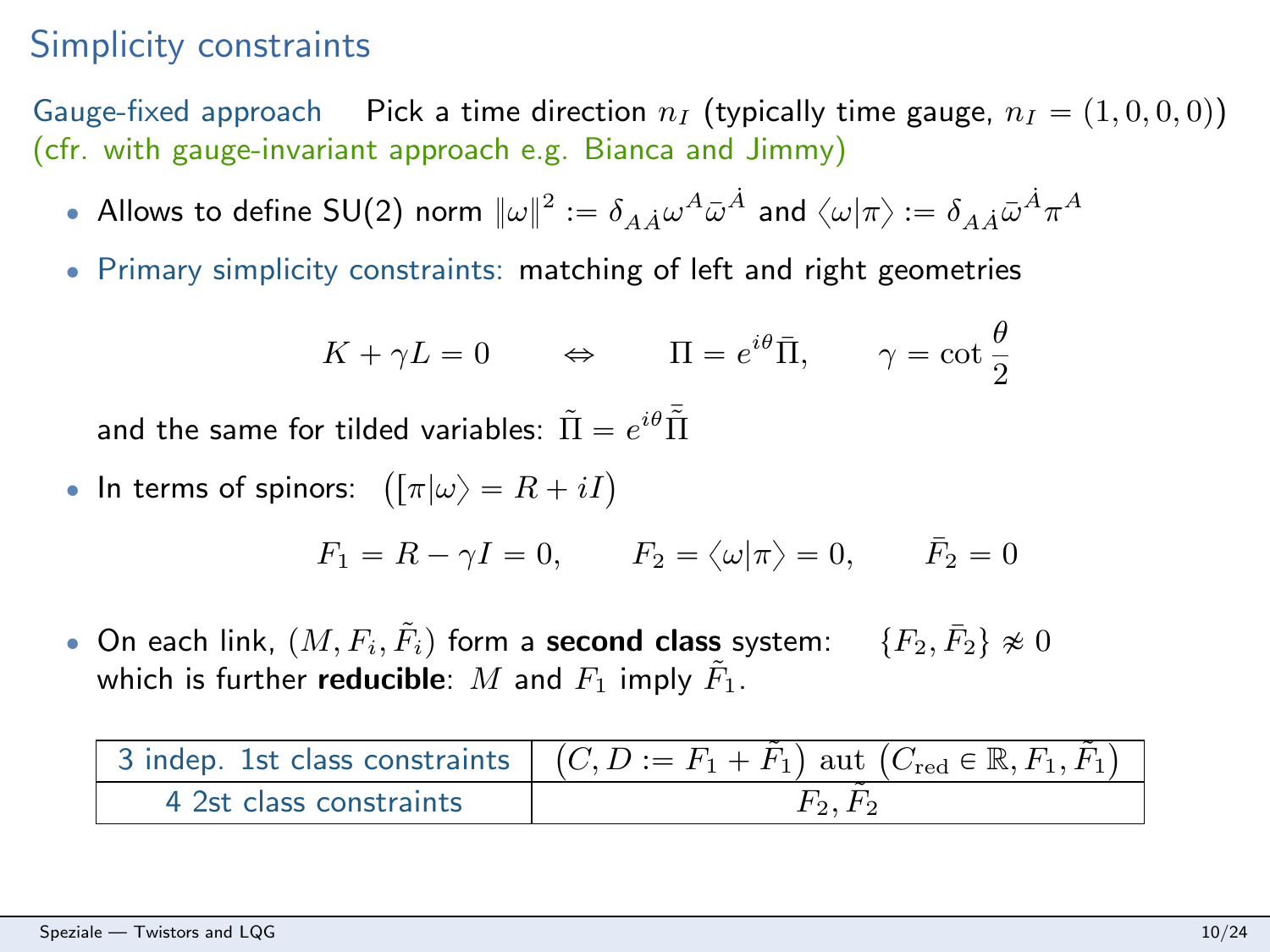# Counting

|                         | 3 indep. 1st class constraints $\mid$ $(C, D := F_1 + F_1)$ aut $(C_{red} \in \mathbb{R}, F_1, F_1)$ |
|-------------------------|------------------------------------------------------------------------------------------------------|
| 4 2st class constraints |                                                                                                      |

| 16 | twistors $\mathbb{T}^2$            | ⊸<br>$\mathbb{C}$ -area matching $C$ | $T^*SL(2,\mathbb{C})$ | 12 |
|----|------------------------------------|--------------------------------------|-----------------------|----|
|    |                                    | simplicity constraints               |                       |    |
| 8  | simple twistors<br>$SU(2)$ spinors | area matching C                      | $T^*SU(2)$            |    |

## Counting:

| Right-Down: | $\mathbb{T}^2$ | C         | $T^*SL(2,\mathbb{C})$ | $D, F_2, \tilde{F}_2$ $T^*$ SU(2) |            |
|-------------|----------------|-----------|-----------------------|-----------------------------------|------------|
|             | 16             | $-2x2$    |                       | $-1x2-4$                          |            |
| Down-Right: | $T^2$          |           | $\mathbb{C}^4$        | $C_{\rm red}$                     | $T^*SU(2)$ |
|             | 16             | $-2x^2-4$ |                       | $-1x2$                            |            |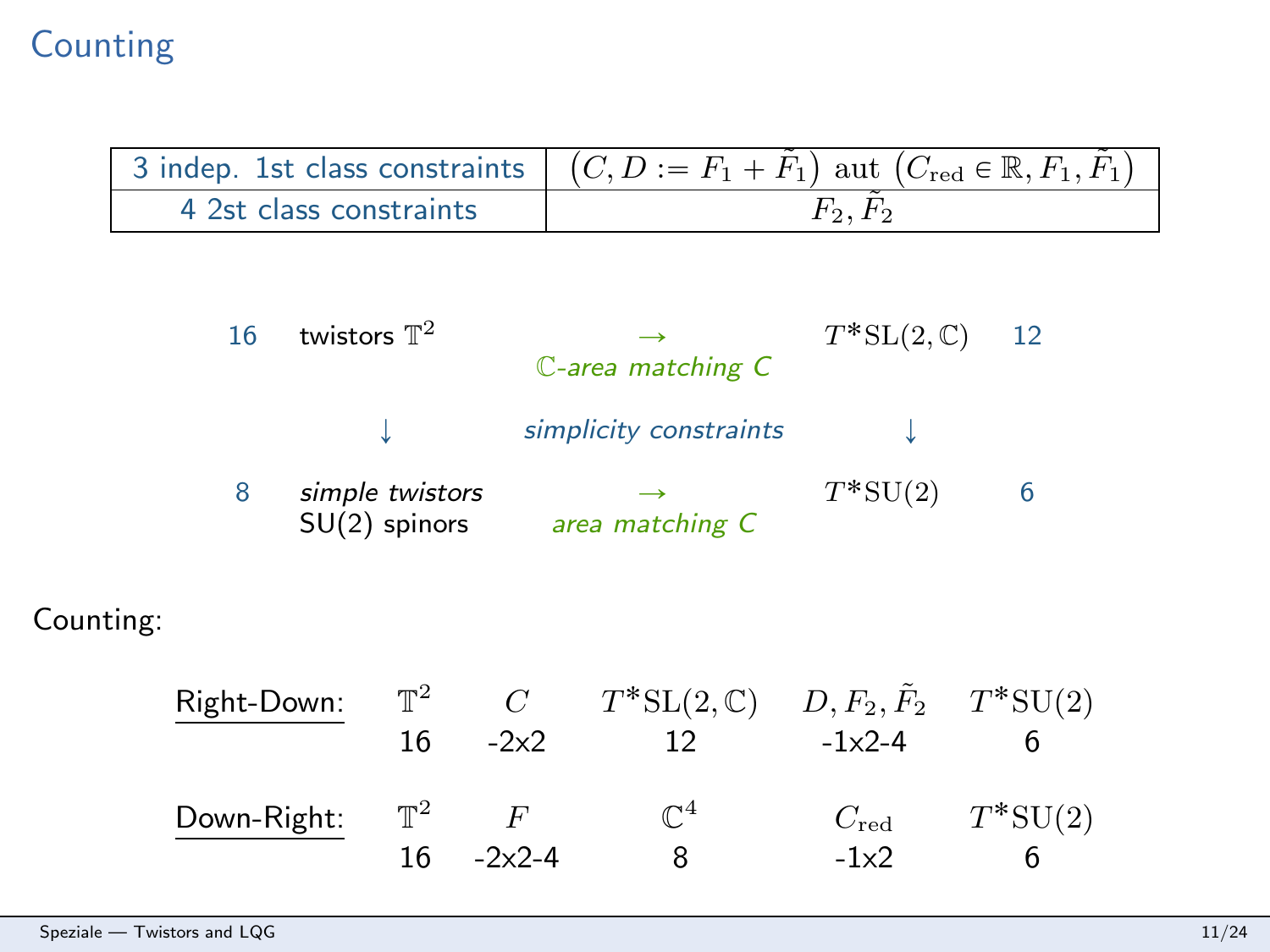### Solution of the simplicity constraints

Focus first on half-link:  $(\omega, \pi)$ , `  $F_1 = R - \gamma I$ ,  $F_2 = \langle \omega | \pi \rangle$ ˘

• 
$$
F_1 = 0
$$
  $\Rightarrow$   $[\pi|\omega\rangle = (\gamma + i)j, j \in \mathbb{R}$ 

- orbits:  ${F_1, \|\omega\|} = \frac{1}{1+\gamma^2} \|\omega\|$
- convenient to introduce a  $F_1$ -gauge-invariant spinor

$$
z^{A} = \sqrt{2J} \frac{\omega^{A}}{\|\omega\|^{i\gamma + 1}}, \qquad \|z\| := \sqrt{2J}, \qquad \{F_{1}, z^{A}\} = 0
$$

|                     | constraint surface |                 | orbits            |  |
|---------------------|--------------------|-----------------|-------------------|--|
| $(\omega^A, \pi^A)$ |                    | $(\omega^A, j)$ | $\longrightarrow$ |  |
|                     | $F_i=0$            |                 | $\omega$ l        |  |

Symplectic reduction:  $\mathbb{C}^4/\!/F \cong \mathbb{C}^2$ 

- $\bullet$  Solutions parametrized by a SU(2) spinor  $z^{A}$ (transforms linearly under rotations but not under boosts)
- Simple twistors (on the 5d constraint surface):  $Z = (\omega^A, j) = (z^A, \|\omega\|)$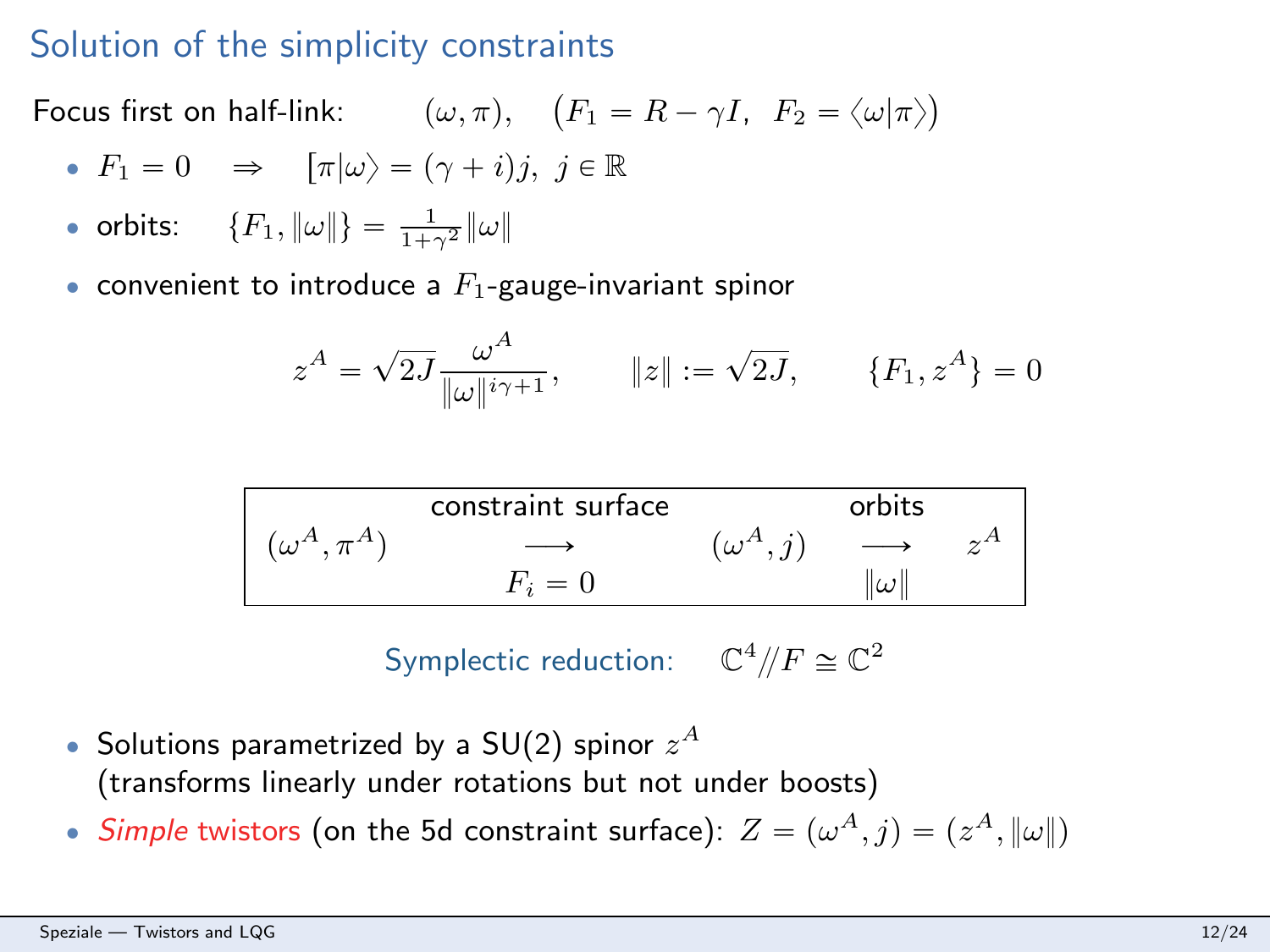# Area matching and  $T^*\mathrm{SU}(2)$

On the link:

16 pω <sup>A</sup>, πA, ω˜ <sup>A</sup>, π˜ <sup>A</sup>q P T <sup>2</sup> Ñ pΠ, hq 12 C-area matching C Ó simplicity constraints Ó 8 pz <sup>A</sup>, z˜ <sup>A</sup>q P C<sup>4</sup> Ñ pX, gq 6 area matching Cred Cred " }z} ´ }z˜} C 4 {{Cred " T ˚SUp2q Q pX, gq Freidel PRD10

Symplectic reduction by the linear primary simplicity constraints selects an  $SU(2)$ holonomy-flux algebra from the covariant  $SL(2, \mathbb{C})$  one

- Flux:  $X = L = -K/\gamma$
- Holonomy  $X \leftrightarrow h \sim A_{AB}^{\gamma} \leftrightarrow A$ Recall that  $\tilde{\Pi} = -h\Pi h^{-1}$ . From this plus  $F_i = \tilde{F}_i = 0$ , it follows that  $(h^{\dagger}h)^A{}_B\omega^B = e^{-\Xi}\omega^A$ ,  $(h^{\dagger}h)^A{}_B\pi^B = e^{\Xi}\pi^A$

Using this one proves that the reduced  $g$  is the holonomy of the Ashtekar-Barbero connection, a non-trivial and  $\gamma$ -dependent mixing of real and imaginary parts of  $\ln h = \Gamma + iK$ :

$$
g \sim e^{\text{Re}\ln h} e^{\gamma \text{Im}\ln h} + o(\Xi)
$$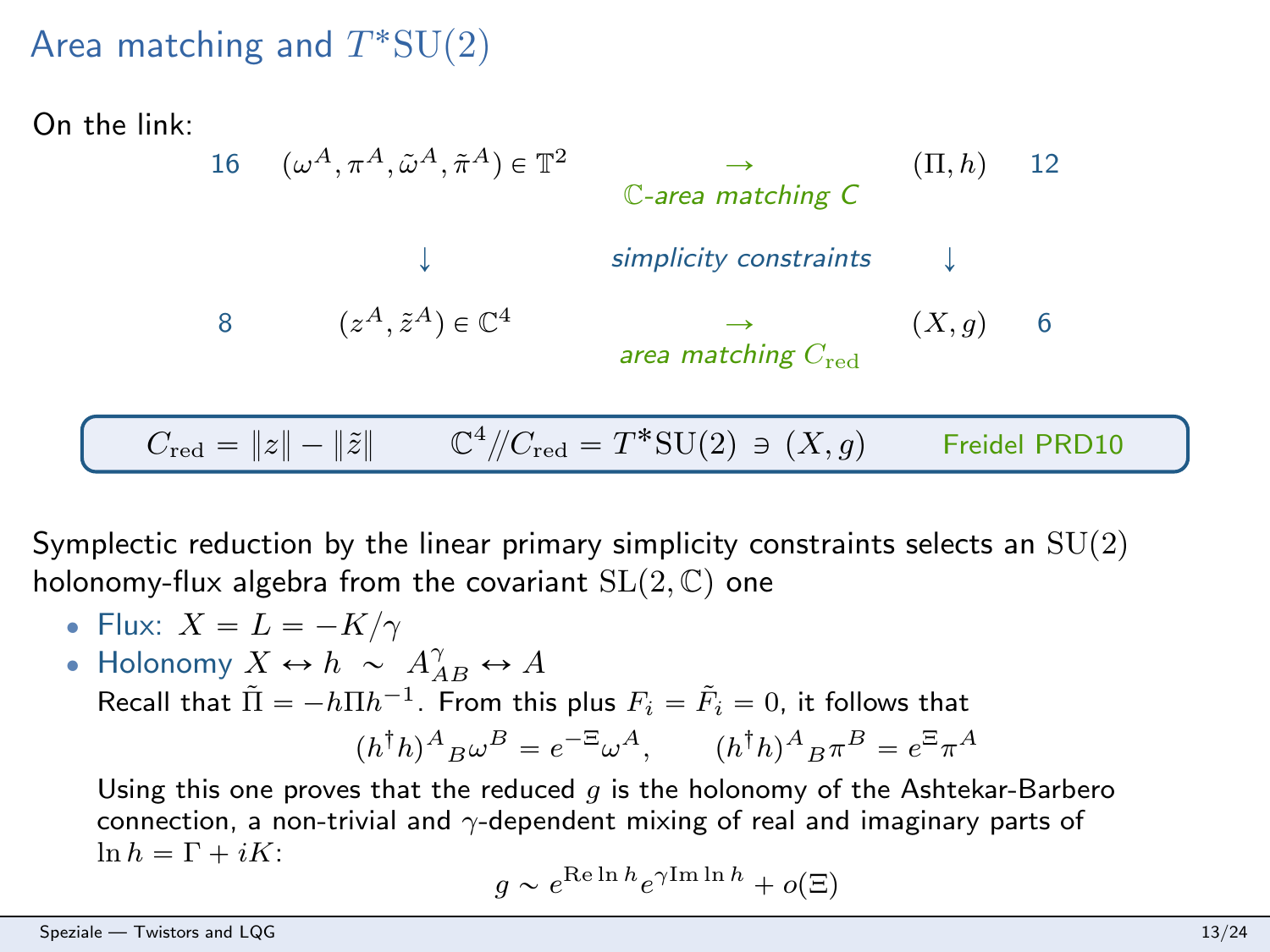# Geometric interpretation

Properties of the reduction:

- $\bullet$  On  $C = 0$  surface, 1st class diagonal simplicity constraint  $D = F_1 + \tilde{F}_1$
- $\bullet$  Each orbit of  $D$  spanned by

$$
\Xi:=2\ln\left(\frac{\|\omega\|}{\|\tilde{\omega}\|}\right)
$$

• In the time gauge,

$$
\tilde{n}_I \Lambda(h)^I_{JI} = -\cosh \Xi
$$

The dihedral angle parametrizes the orbits of the diagonal simplicity constraint

- $\bullet$  Symplectic reduction eliminates the dependence on  $\Xi$ , which is the coordinate of the orbits of the diagonal simplicity constraint  $D$
- ' Secondary constraints: provide a non-trivial gauge-fixing of the orbits and thus non-trivial embedding of  $T^{*}{\rm SU}(2)$  in  $T^{*}{\rm SL}(2, \mathbb{C})$ , precisely as in the continuum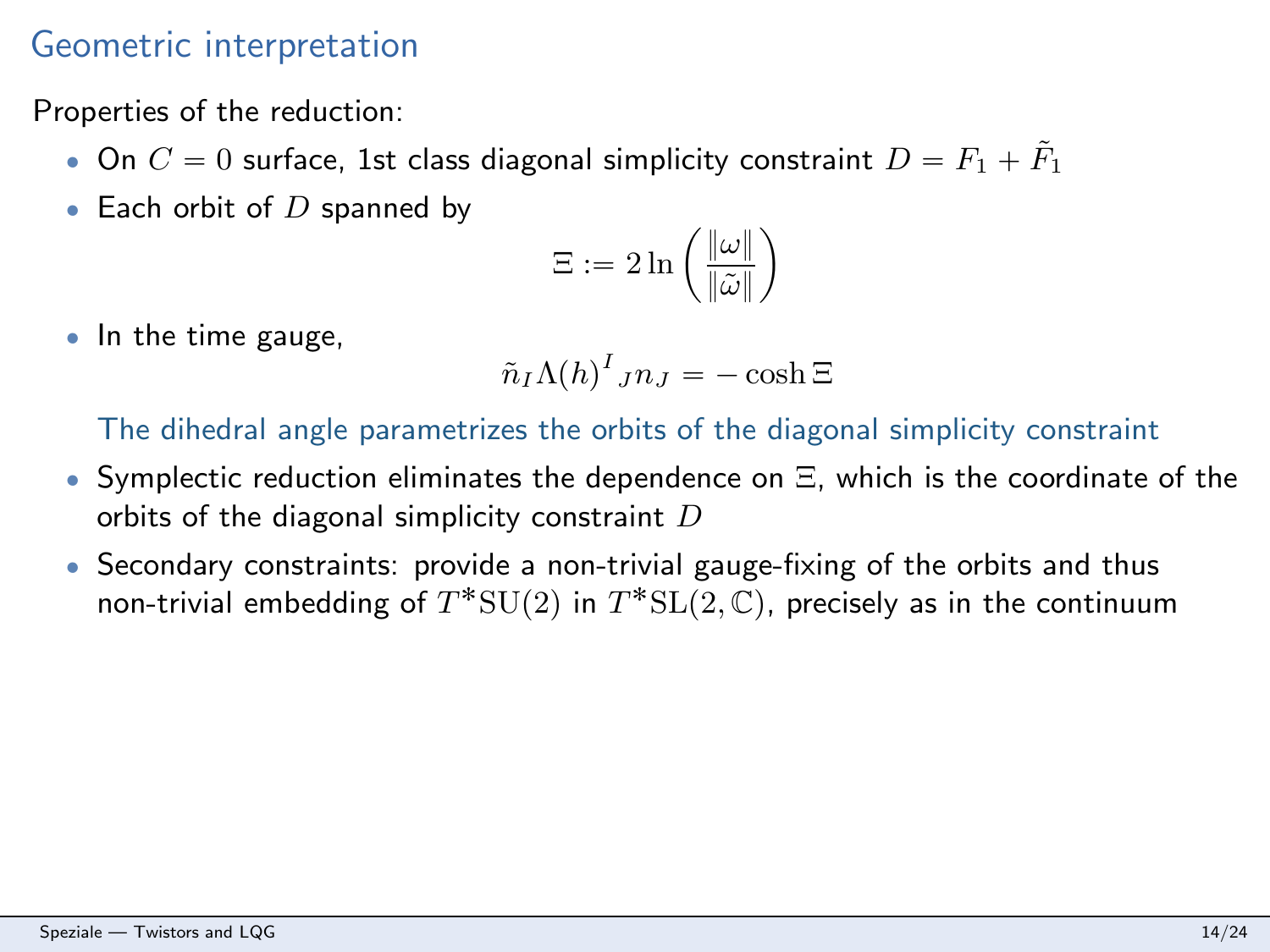## Geometric interpretation: covariant twisted geometries

• gauge-fixed approach pick a time direction  $n_I$  (typically  $n_I = (1, 0, 0, 0)$ )

$$
\tilde{n}_I \Lambda(h)^I_{JIJ} = -\cosh \Xi, \qquad \Xi := 2\ln\left(\frac{\|\omega\|}{\|\tilde{\omega}\|}\right)
$$

$$
\boxed{(\Pi, h) \mapsto \Big( [\pi | \omega \rangle, \zeta, \tilde{\zeta}, \alpha, \tilde{\alpha}, \xi, \Xi \Big)}
$$

given by

$$
\zeta = -\frac{\bar{\omega}^1}{\bar{\omega}^0}, \qquad \alpha = \frac{e^{2i \arg(\omega^0)}}{[\pi|\omega\rangle} F_2, \qquad \xi := 2\arg(\tilde{\omega}^0) - 2\arg(\omega^0) + \gamma \Xi.
$$

reduction to twisted geometries:

$$
\Pi = -\frac{i}{2} [\pi | \omega \rangle n(\zeta) T_{\alpha} \tau_3 T_{\alpha}^{-1} n^{-1}(\zeta) \qquad R - \gamma I = \alpha = \tilde{\alpha} = 0 \qquad X = j n(\zeta) \tau_3 n^{-1}(\zeta)
$$
  
\n
$$
h = n(\tilde{\zeta}) T_{\tilde{\alpha}} e^{(-\xi + (\gamma - i)\Xi)\tau_3} T_{\alpha}^{-1} n^{-1}(\zeta) \qquad \qquad \Xi = 0 \qquad g = n(\tilde{\zeta}) e^{-\xi \tau_3} n^{-1}(\zeta)
$$

$$
A = \Gamma + iK = A_{AB}^{\gamma} - (\gamma - i)K
$$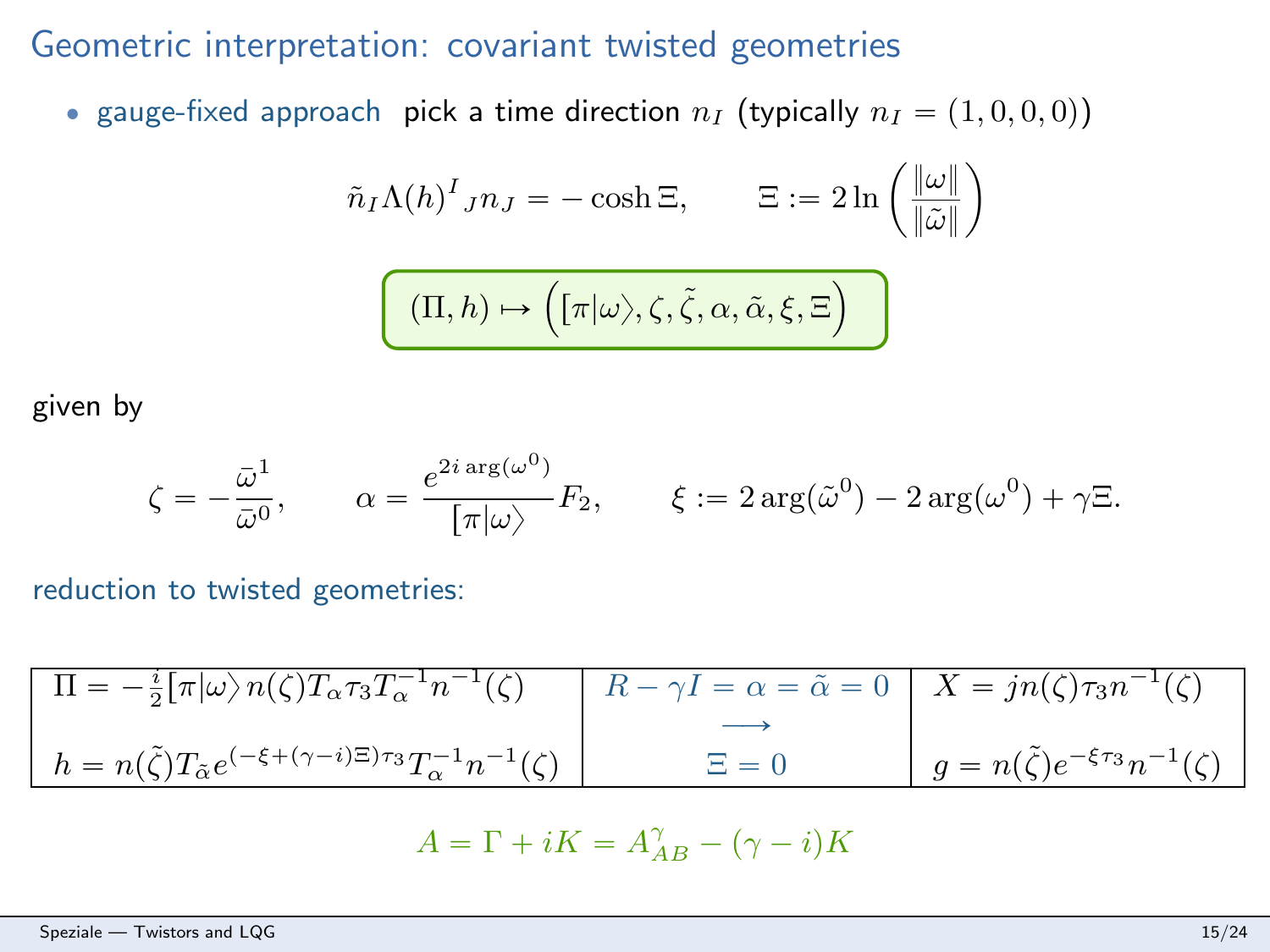### More on the brackets and the role of  $\gamma$

Symplectic potential of  $T^*{\rm SL}(2,\mathbb{C})$ :  $\qquad \qquad (\Pi, h) \mapsto \Big( [\pi | \omega \rangle = R + iI, \zeta, \tilde{\zeta}, \alpha, \tilde{\alpha}, \xi, \Xi]$ ¯

$$
\Theta = -2\text{Re}\left(\text{Tr}[\Pi h^{-1}dh]\right) =
$$
\n
$$
= (R - \gamma I)d\Xi + Id\xi - \frac{iI}{1+|\zeta|^2}(\zeta d\bar{\zeta} - \bar{\zeta}d\zeta) - \frac{1}{1+|\zeta|^2}(\alpha[\pi|\omega)d\bar{\zeta} + \bar{\alpha}\langle\omega|\pi]d\zeta)
$$
\n
$$
- \frac{iI}{1+|\tilde{\zeta}|^2}(\tilde{\zeta}d\bar{\zeta} - \bar{\zeta}d\zeta) - \frac{1}{1+|\tilde{\zeta}|^2}([\pi|\omega)\tilde{\alpha}d\bar{\zeta} + \langle\omega|\pi]\bar{\alpha}d\zeta).
$$

"Abelian" sector, described by the  $(R, I, \xi, \Xi)$ , with Poisson brackets

$$
{R, \Xi} = 1,
$$
  ${R, \xi} = \gamma,$   ${I, \Xi} = 0,$   ${I, \xi} = 1.$ 

On the constraint surface, we recover the twisted geometry brackets, in particular

$$
\{j,\xi\}=1
$$

where  $\xi := 2 \arg(\tilde{\omega}^0) - 2 \arg(\omega^0) + \gamma \Xi$  encodes the extrinsic curvature (But to be able to extract it I need to know explicitly the solution of the secondary constraints, i.e. the embedding in the covariant phase space)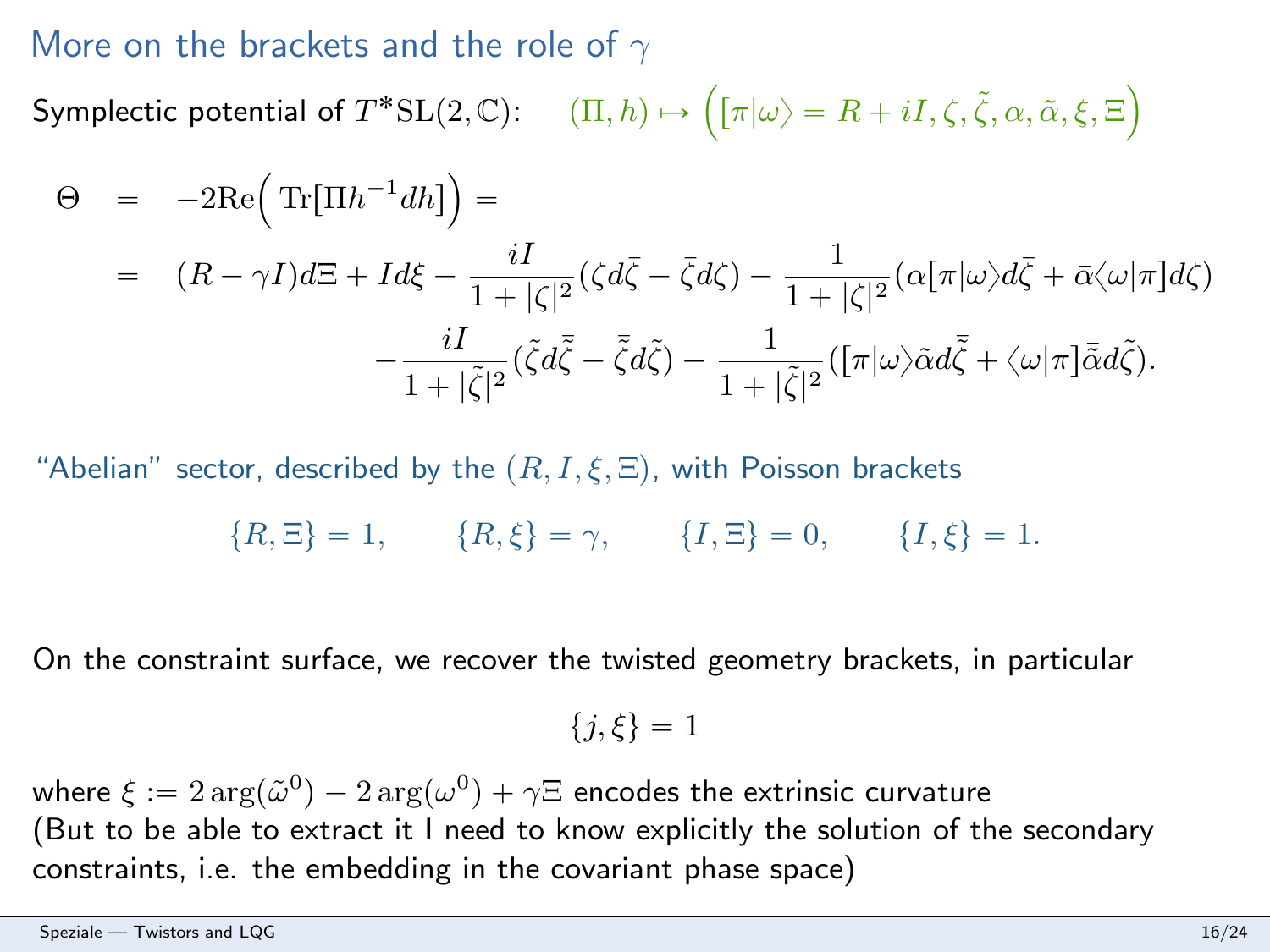# Geometry of a simple twistor

- Incidence relation,  $\omega^{A}=iX^{A\dot A}\bar\pi_{\dot A},\quad X\in M$  iff null twistor,  $s=0$
- Simple twistors  $(F_i = 0)$ :

$$
\omega^A = \frac{1}{r} n^{A\dot{A}} e^{i\frac{\theta}{2}} \bar{\pi}_{\dot{A}}, \qquad r := \frac{j\sqrt{1+\gamma^2}}{\|\omega\|^2}
$$

1. Not null, but isomorphic to null twistors:

$$
Z \ \mapsto \ Z_{\gamma} = (\omega^A, e^{i\theta/2} \bar{\pi}_{\dot{A}}), \quad s(Z_{\gamma}) = 0
$$

Isomorphism depends on  $\gamma$ , reduces to the identity for  $\gamma = \infty$ 

2.  $F_2 = \langle \omega | \pi \rangle = 0$  aligns the spinors' null poles to the time normal  $\ell^{I}(\omega) + \frac{1}{r^{2}}k^{I}(\pi) = \sqrt{2} \|\omega\|^{2} n^{I}$ 

#### A simple twistor is a  $\gamma$ -null twistor with a time-like direction picked up

The projective twistor space  $PN$  does not depend on the "scale" j whereas it depends on  $|\langle \omega | \pi \rangle|$ 





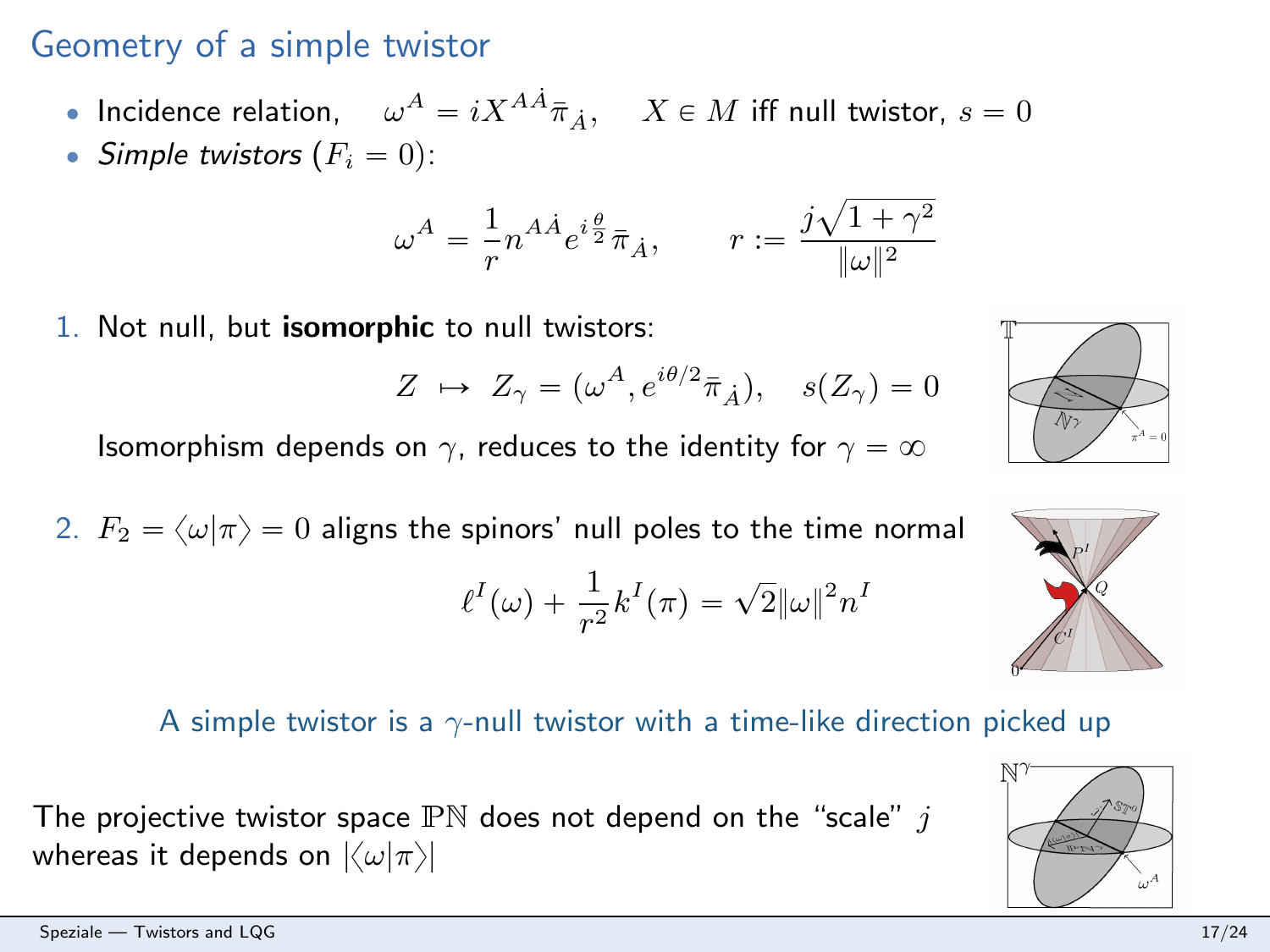### Twistor networks

Graph Γ decorated with a twistor on each half-link,

$$
(\mathbb{T}^2)^L {/\!\!/} C^L \cong T^*SL(2,\mathbb{C})^L
$$

Quantization gives covariant spin networks  $\Psi_{\Gamma,(\rho_l,k_l),{\cal I}_n}\lbrack{\cal G}_l\rfloor$ , with the covariant holonomy-flux algebra



- ' The standard Penrose interpretation is a collection of spinning massless particles
- ' A new interpretation in terms of geometries can be achieved thanks to the gauge-invariance at the nodes  $(\Psi[h_{s(l)}^{-1}G_l h_{t(l)}] = \Psi[G_l])$ :

$$
\sum_{l \in n} \vec{J}_l^L = \sum_{l \in n} \vec{J}_l^R = 0
$$

Established in two steps:

- 1. each left- and right-handed sector defines a twisted geometry
- 2. simplicity constraints impose the matching between the two geometries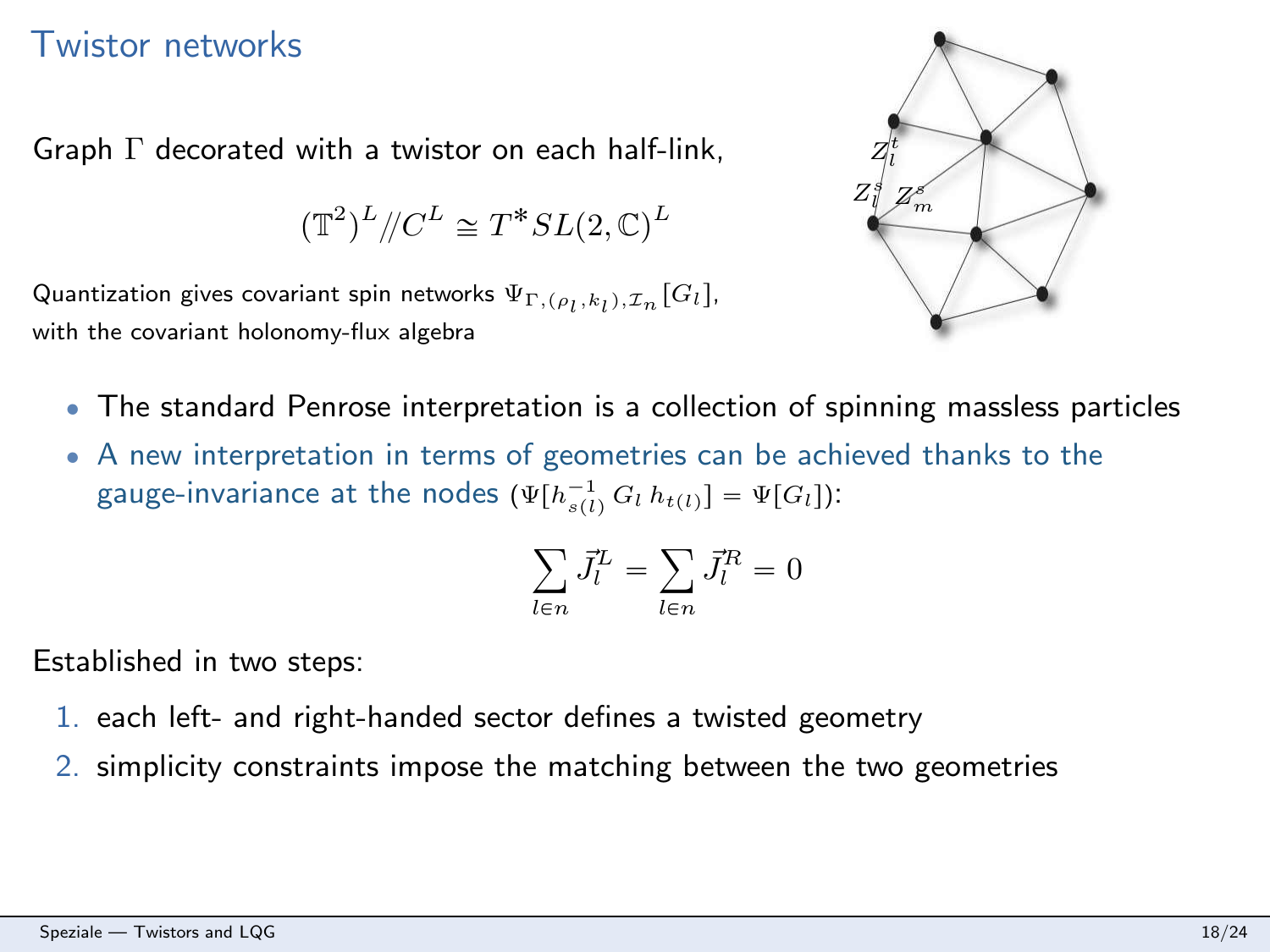### Further comments and questions

- $\bullet$  Twistor space carries a representation of the larger group  $SU(2,2)$  of conformal transformations of Minkowski: Non-trivial effect on a twisted geometry! See upcoming paper with Miklos Langvik
- Explicit form of the secondary constraints? Open problem Assume they correspond to a discretization of the continuum secondary constraints:

torsionlessness,  $\Gamma = \Gamma(E)$ 

Such a discrete Levi-Civita connection is well known in the context of Regge calculus Can it be constructed also without shape matching conditions? Yes! See brand new paper by Haggard-Rovelli-Vidotto-Wieland 1211.2166

- ' Open question: is there a consistent classical dynamics for twisted geometries, or only for the subsector of Regge geometries?
- ' Does shape mismatch play a role in the dynamics?
- Can torsion be consistently encoded in  $\xi$  alone?

– end of classical part –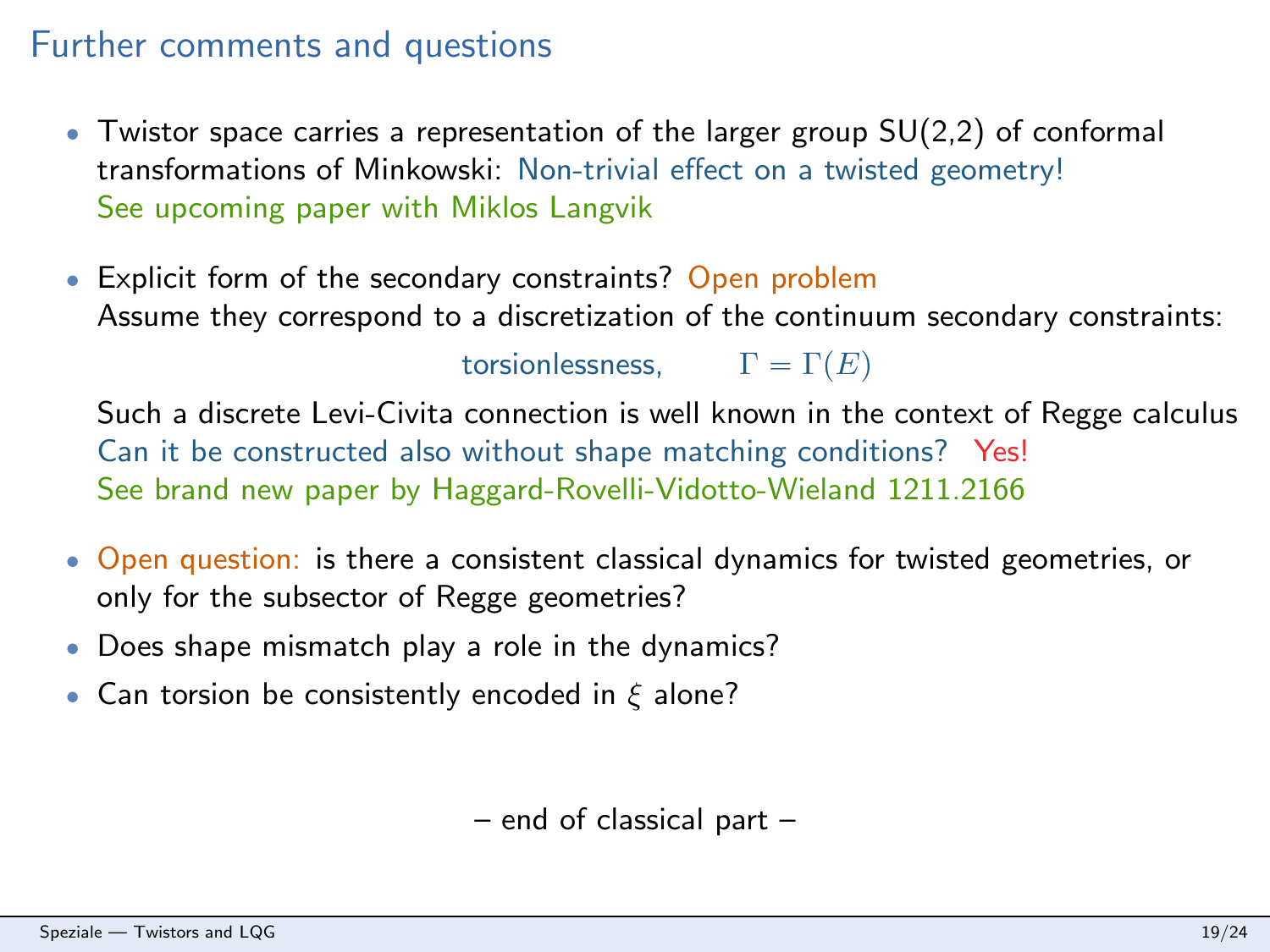# Quantization

Dirac quantization: first quantize auxiliary space, then impose constraints: simplicity on half-links, then area matching on full link

Ouantize initial twistorial phase space, à la Schrödinger:  $\ddot{\phantom{a}}$ 

$$
\[\hat{\pi}_A, \hat{\omega}^B\] = -i\hbar \delta_A^B, \qquad f(\omega) \in L^2(\mathbb{C}^2, d^4\omega) \qquad \left(\hat{\omega} = \omega, \ \hat{\pi} = -i\hbar \frac{\partial}{\partial \omega}\right) \]\[\hat{\pi}_A, \hat{\omega}^B\] = i\hbar \delta_A^B, \qquad f(\tilde{\pi})
$$

- Convenient basis homogeneous functions  $f^{(\rho,k)}(\lambda\omega) = \lambda^{-k-1+i\rho}\bar{\lambda}^{k-1+i\rho}f^{(\rho,k)}(\omega)$ (carry a unitary, infinite dimensional representation of the Lorentz group)
- ' Simplicity constraints

$$
\hat{F}_1 f^{(\rho,k)}(\omega) = 0 \Rightarrow \rho = \gamma k
$$
  

$$
\mathcal{M} = F_2 \bar{F}_2 \qquad \hat{\mathcal{M}} f^{(\rho,k)}(\omega) = 0 \Rightarrow k = j
$$

- Solution space  $f_{jm}^{(\gamma j,j)}(\omega) = \|\omega\|^{2(i\gamma j-j-1)} \langle j,m|j,\omega\rangle_{\mathrm{Perelomov}}$ (Not a function of the  $F_1$ -reduced phase space,  $\mathbb{C}^2 \ni z^A$ . Half-density  $\sqrt{d^2\omega} f_{jm}^{(\gamma j,j)}$  is.)
- Area matching constraint

$$
(\hat{M}f^{\rho,k}\otimes f^{\tilde{\rho},\tilde{k}}\Big)(\omega,\tilde{\pi})=0 \ \Rightarrow \ (\tilde{\rho}=\rho,\tilde{k}=k)
$$

• Solution space  $G_{m\tilde{m}}^{(j)}(\omega,\tilde{\pi}) := f_{jm}^{(\gamma j,j)}(\omega) f_{j\tilde{m}}^{(\gamma j,j)}(\tilde{\pi})$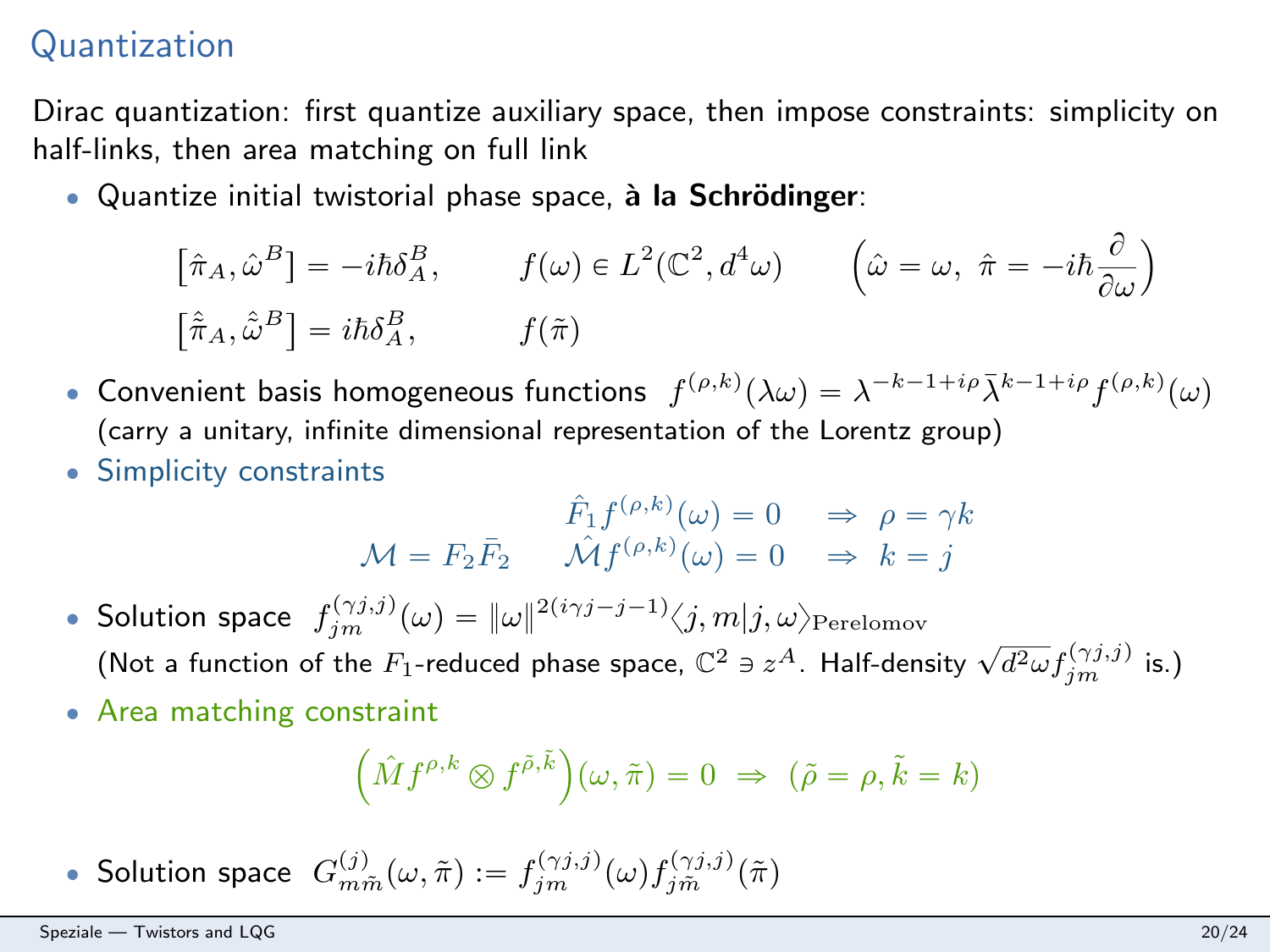## From homogeneous functions to cylindrical functions

- Solution space  $G_{m\tilde{m}}^{(j)}(\omega,\tilde{\pi}) := f_{jm}^{(\gamma j,j)}(\omega) f_{j\tilde{m}}^{(\gamma j,j)}(\tilde{\pi})$ (Morally Perelomov coherent states up to non-Lorentz-inv. norms  $\|\omega\|$  and  $\|\tilde{\pi}\|$ )
- ' carries a representation of the holonomy-flux algebra though harmonic oscillators
	- Fluxes: Schwinger representation of  $SL(2, \mathbb{C})$
	- **E** Holonomy: ordering ambiguities, more natural operators twisted geometries  $\hat{\zeta}, \hat{\xi}$ , etc.
- ' And the usual cylidrical functions? The relation is a kernel in twistor space:

$$
\overline{\left\langle G^{(j)}_{\tilde{m},m}\right\rangle(g):=\int_{\mathbb{T}^2}d\mu(Z,\tilde{Z})\,e^{iS_{BF}(Z,\tilde{Z},g)}\,G^{(j)}_{\tilde{m},m}(\omega,\tilde{\pi})=\mu(j)\,D^{(\gamma j,j)}_{j\tilde{m}\,jm}(g)},
$$

It allows us to recover the EPRL model

$$
A(g) = \sum_{j} \mu_f(j) \operatorname{Tr}_j \Big( \prod_{w \in f} D^{(\gamma j,j)}(\tilde{g}_w g_w^{-1}) \Big), \qquad Z_{\mathcal{C}} = \int \prod_{v,\tau} dg_{v\tau}
$$

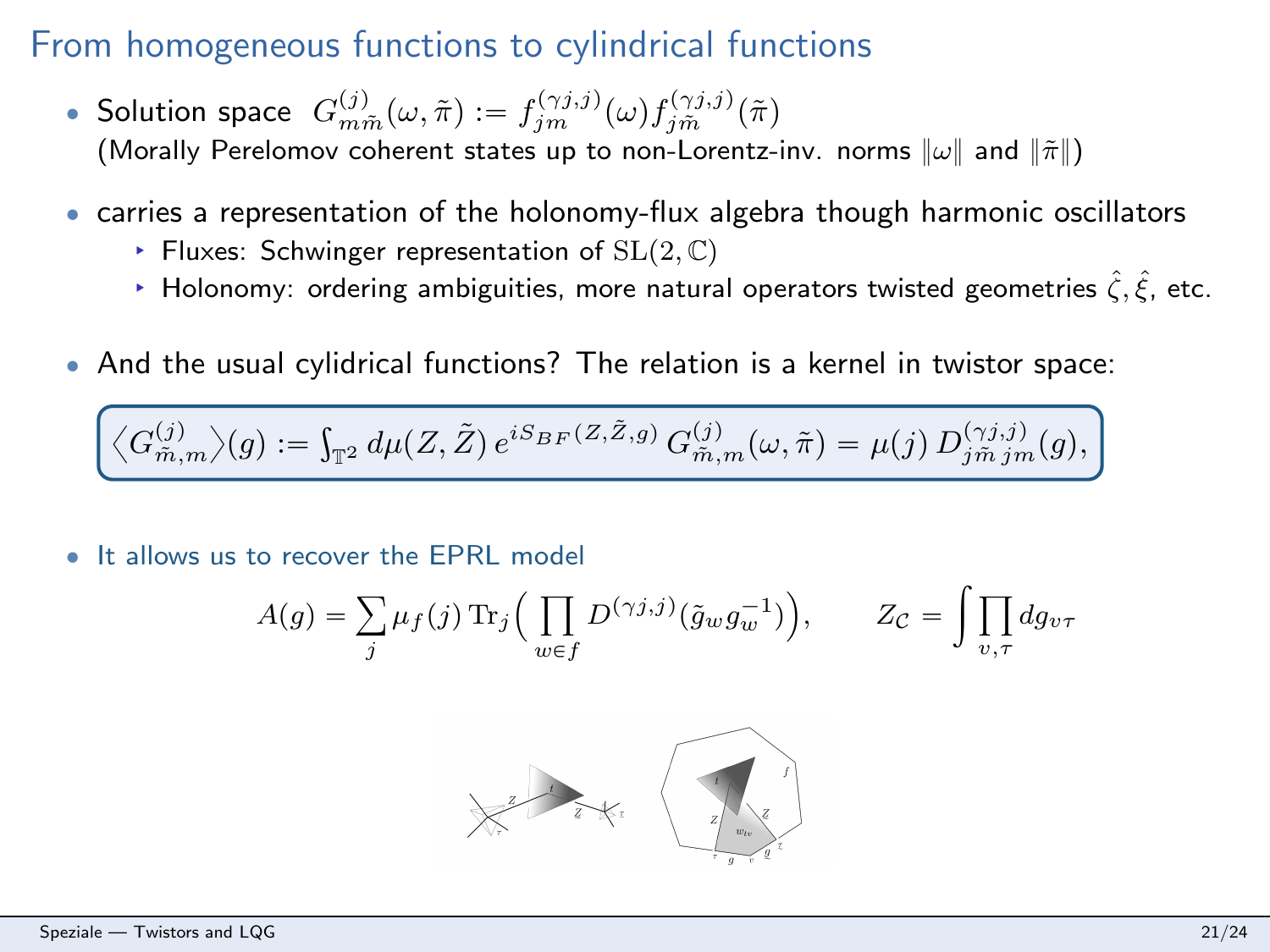## Dynamics as integrals in twistor space

$$
\big\langle G^{(j)}_{\vec{m},m} \big\rangle (g) := \int_{\mathbb{T}^2} d\mu (Z, \tilde{Z}) \, e^{i S_{BF}(Z, \tilde{Z}, g)} \, G^{(j)}_{\vec{m},m}(\omega, \tilde{\pi}) = \mu(j) \, D^{(\beta j,j)}_{j \vec{m} \, j \vec{m}}(g),
$$

Two ingredients:

1. Measure

$$
\int_{\mathbb{T}_{\mathcal{E}^f}^2} d\omega_A \wedge d\omega^A \wedge \ldots \delta_{\mathbb{C}}(M) f(Z, \tilde{Z}) = \int_{T^* \mathrm{SL}(2,\mathbb{C})} d^3\Pi \wedge d_{\mathrm{Haar}} h \wedge c.c. f(\Pi, h)
$$

FP fixing of the complex area matching condition

- § direct geometric proof of gauge-invariance
- § Morally the same as the Gaussian version by Etera, Maite and Johannes
- 2. BF action in terms of spinors

$$
S_w[B,A] = \Pi^A{}_B[t_w]h^B{}_A[\partial w] + c.c. = (g\tilde{g}^{-1})^A{}_B(\tilde{\omega}^B \pi_A + \tilde{\pi}^B \omega_A) + c.c.
$$



- $\rightarrow$  bilinear in the spinors
- § mixes bulk and boundary elements

See paper for details of proof and explicit value of  $\mu(j)$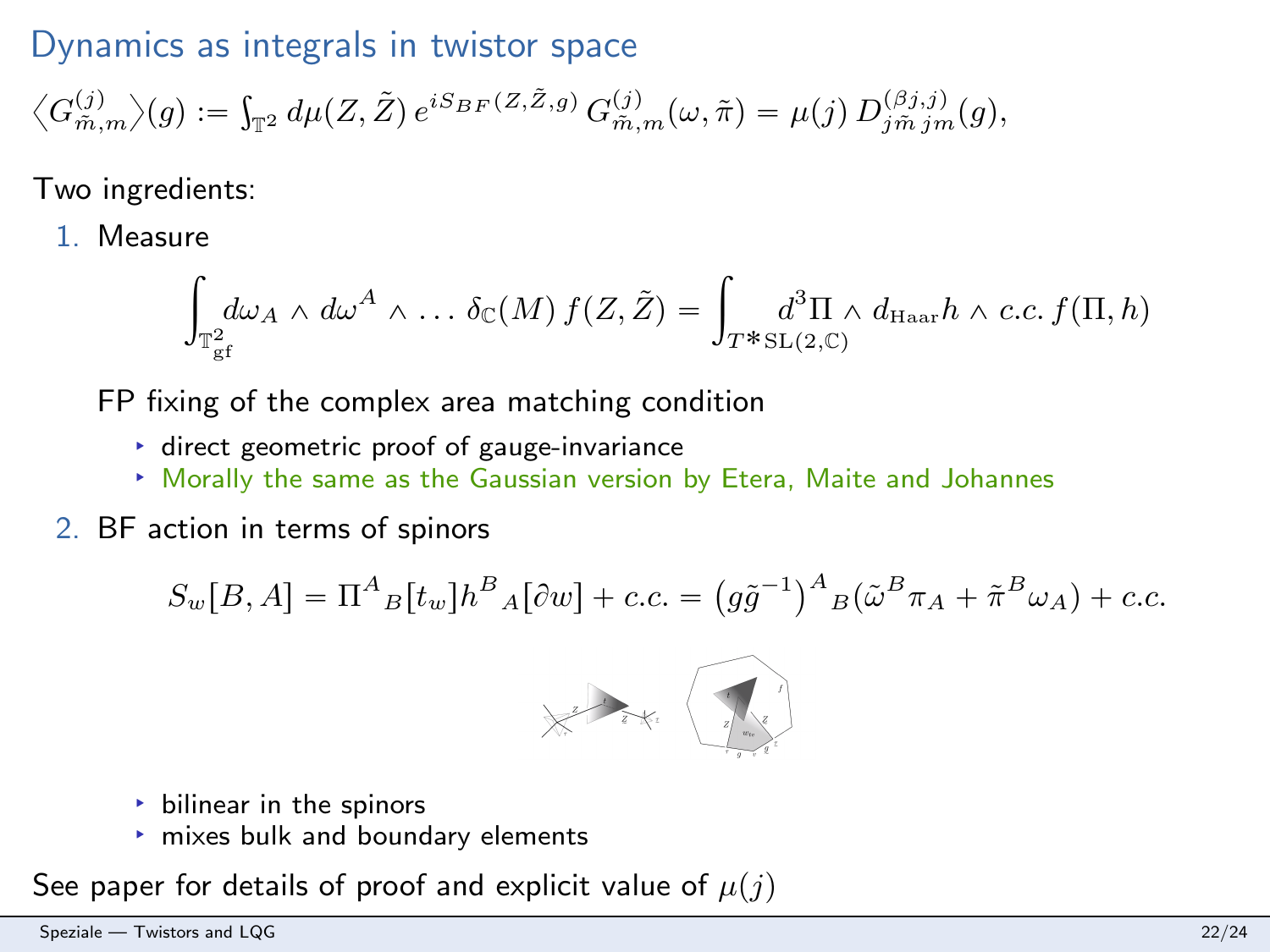### What do we learn from this?

$$
\big\langle G^{(j)}_{\tilde m, m}\big\rangle(g):=\int_{\mathbb{T}^2} d\mu(Z, \tilde Z)\, e^{iS_{BF}(Z, \tilde Z, g)}\, G^{(j)}_{\tilde m, m}(\omega, \tilde \pi)=\mu(j)\, D^{(\beta j, j)}_{j \tilde m \, j m}(g),
$$

1. As a path integral in twistors, action gives trivial dynamics in phase space

$$
\bigl\langle G^{(j)}_{\bar{m},m}\bigr\rangle(g)=\int_{\mathbb{T}^2}d\mu(Z,\tilde{Z})\,e^{iS_{tot}(Z,\tilde{Z},g)}
$$

- 2. non-trivial dynamics emerges by an interplay between boundary phase space variables (the twistors) and bulk degrees of freedom (the bulk holonomies  $q$ ) key "gluing" role played by saddle point conditions
- 3. 4-simplex asymptotics and Regge data: 3d dihedral angles fit in the phase space (the  $\zeta$ 's), whereas areas j and extrinsic geometry  $\xi$ ,  $\Xi$  are thrown away, but recovered, in two different ways:
	- $\rightarrow$  areas identified with quantum spins, and summed over in the definition of the model
	- $\rightarrow$  dihedral angles  $\Xi$  encoded in the bulk holonomies g which become the Regge-Levi-Civita holonomies at the saddle point
- 4. Relaxing wedge flatness, we can define a curvature tensor and decompose it into irreps: Weyl, Ricci and torsional parts
	- $\triangleright$  Still of Petrov type D, like in Regge calculus
	- § Additional torsional components carried by certain pieces of the holonomy identified

All of this points in the same direction: can we rewrite the model in a fully coherent way, where the phase space variables are treated on equal footing?

Similar ideas have been expressed at length, Daniele, Etera, Maite, Valentin, Laurent, . . .